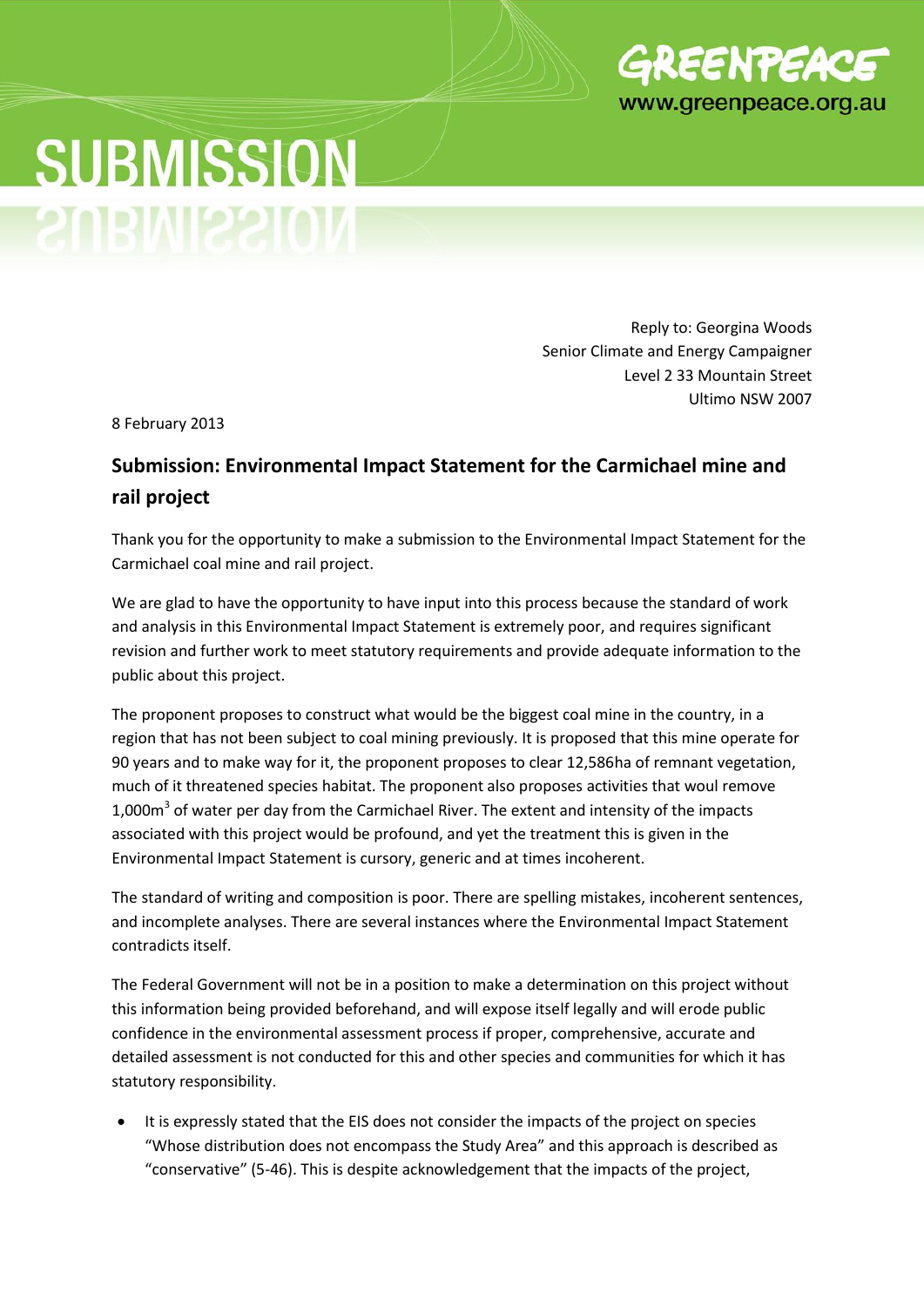particularly on groundwater dependent ecosystems, extend well beyond the project area, both upstream and downstream.

- Furthermore, the proponent proposes extensive additional development of "offsite infrastructure" the impact of which appears to have not been assessed at all.
- The EIS, in this respect, cannot be said to have fulfilled its terms of reference for the following nationally threatened species and communities: Koala, Waxy cabbage palm, two endangered plants, *Eryngium fontanum*and *Eriocaulon carsonii*, and the endangered ecological community, the community of native species dependent on natural discharge of groundwater from the Great Artesian Basin. The deficiencies of the assessment are such that we cannot be confident that there are no other nationally-threatened species on which this project is likely to have a significant impact.
- There are two nationally threatened species, *Eryngium fontanum* and the Black-throated finch (southern) for which it appears this mine will remove or damage habitat "critical to their survival." For one of these, the endangered plant, *Eryngium fontanum*, there no assessment of the impact of the draw down associated with the mine.
- The mapping produced for the black-throated finch is incorrect, as are the estimates of important habitat present and, presumably, the area of important habitat proposed to be cleared.
- There is no assessment of the impact of the mine and its consequential impacts on the nationally vulnerable Waxy cabbage palm. Specifically, there needed to be an assessment of the impact of any intensification of flooding of the riparian zone caused by the proposed levy banks on the Carmichael River, and of the impact of the dramatic 30m draw down of groundwater expected in the 60th year of the mine's operation.
- There is no assessment of the impact of the dramatic levels of drawdown of groundwater expected for this mine on groundwater-dependent species in the surrounding area, nor is there any discussion of whether the Koala habitat for which Bygana Nature Refuge was proclaimed is groundwater dependent.
- The EIS does not directly acknowledge that the black-throated finch (southern) habitat proposed to be cleared may be habitat "critical to the survival of the species." This may be because the proponent did not have access to a document prepared by SEWPAC that states that other woodland in the region would be characterised this way if the subspecies were confirmed to be present, which it has at this site. We have appended a copy of this document for the proponent's information.
- The proponent proposes to clear nearly 10,000 ha of what we believe is likely to be deemed habitat critical to the survival of the Black-throated finch (southern). On this ground, it is clear that the project would have unacceptable impact on this subspecies.
- For the limited number of species that are assessed, there are serious holes and deficiencies in the work, and these are outlined in the body of our submission.
- The Nature Conservation Chapter omits discussion of Dunmall's Snake and Brigalow Scaly-foot, which both have habitat within the industrial area. We can only speculate that these species were excluded because they were both deemed unlikely to be present by the Terrestrial Ecology Report.
- The three paragraphs that comprise the entirety of the assessment of cumulative impacts on the three key threatened fauna species, Black-throated finch (southern), Squatter pigeon and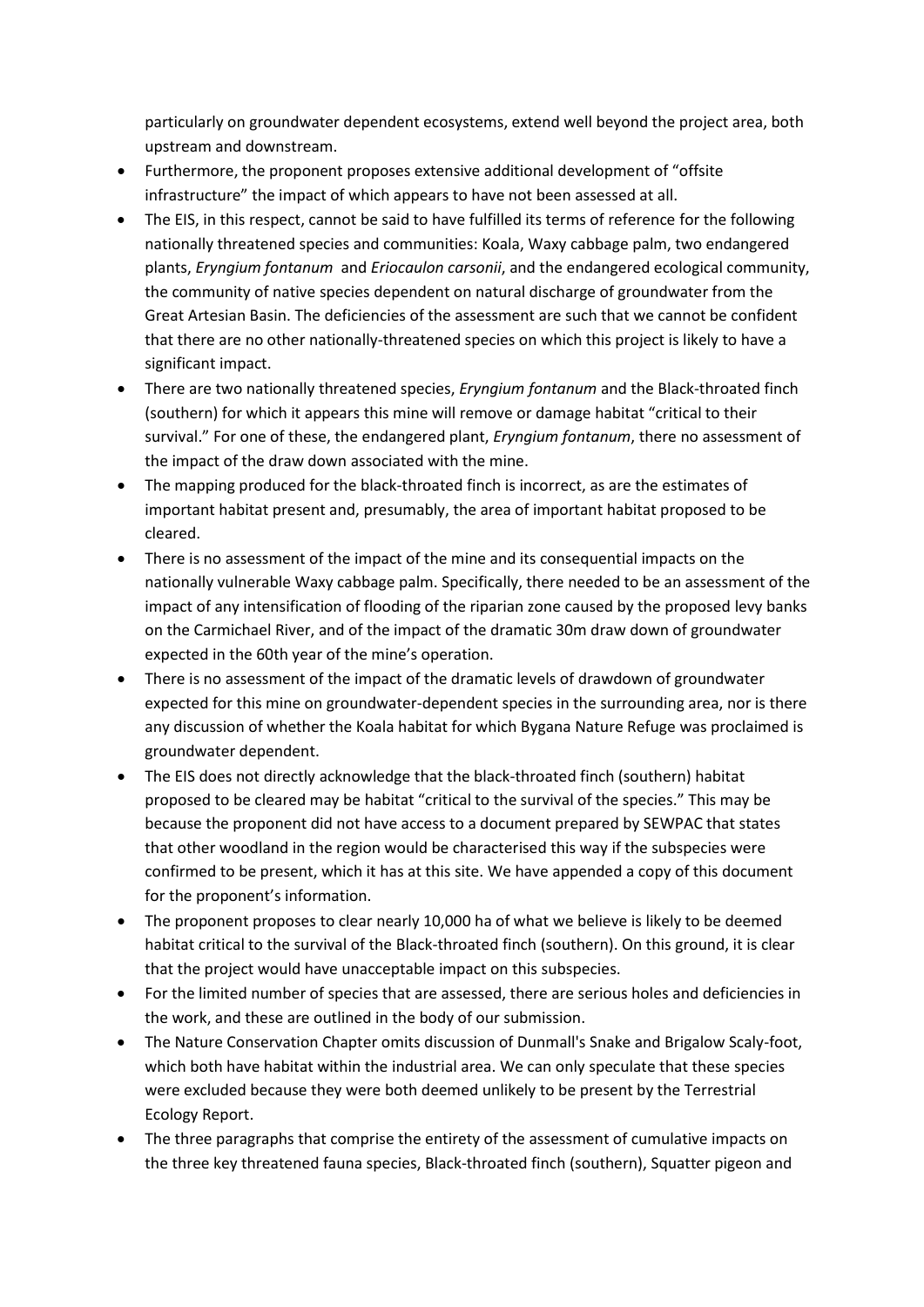Koala are not an adequate assessment, nor do they fulfil the terms of reference. There is no quantification of the Black-throated finch (southern) and Squatter Pigeon habitat loss for the four mines discussed, and neither is there discussion of the impacts on the Koala expected at Kevin's Corner and the South Galilee Project.

- The Terms of Reference required the EIS to include "a detailed discussion on the potential impacts of the proposal on the Great Barrier Reef Marine Park (the Marine Park)." This includes assessment of the potential for "Persistent organic chemicals, heavy metals, or other potentially harmful chemicals accumulating in the marine environment." These pollutants, known to be associated with coal and mining operations, are not mentioned in the chapter dealing with matters of national environmental significance, World Heritage, and the Great Barrier Reef.
- At its greatest extent of operations and development, after approximately 60 years (of a ninety year mine life), drawdowns of up to between 30 to 60 m have been predicted for the groundwater table in the vicinity of the Carmichael River. The lack of serious analysis of the impact of this on local and regional water availability, and on groundwater dependent communities is unacceptable.
- The proponent does not seem certain about how much water this mine will use. At one point, the EIS states that it will be between 4-10GL which would be up to 15% of the total current use of water resources in the catchment, but elsewhere it is stated that, the offsite water supply infrastructure will extract up to 20GL of flood water, 2 GL of in-stream storage water and up to 2.5 GL of ground water per annum." This would be more than 30% of the current volume of water allocations in the catchment.
- As the proponent proposes to fulfil their water needs from ground and surface water harvesting, there needs to be a closer examination of the impact this will have at the subcatchment level. The overview of water use in the Belyando/Suttor catchment is too coarse to understand the impact of the mine on water resources, and more detailed work on the water use and impacts on the Carmichael and Belyando Floodplain subcatchments is needed before the public can accurately understand how this mine will impact on the region.

## *Introduction*

We are very concerned at the poor quality of this Environmental Impact Statement and the lack of consideration and assessment for many aspects of this large scale project.

Throughout the EIS there are gaps in the assessment, contradictions and poorly explored implications of the proponent's information.

The impact of the infrastructure proposed to support this mine is barely assessed, if at all. This includes the intensity of use of the proposed rail way line, the proposed capacity of which defies logic. The proponent's claim that the Carmichael mine will produce 60Mtpa of coal, with the stated specifications of the rail line, by our calculation, is only achievable if the line operates constantly 365 days of the year with no maintenance.

The EIS states that there will be twelve trains per day each way to transport up to 60Mtpa of coal, consisting of four locomotives and 164 narrow gauge wagons and that these trains are expected to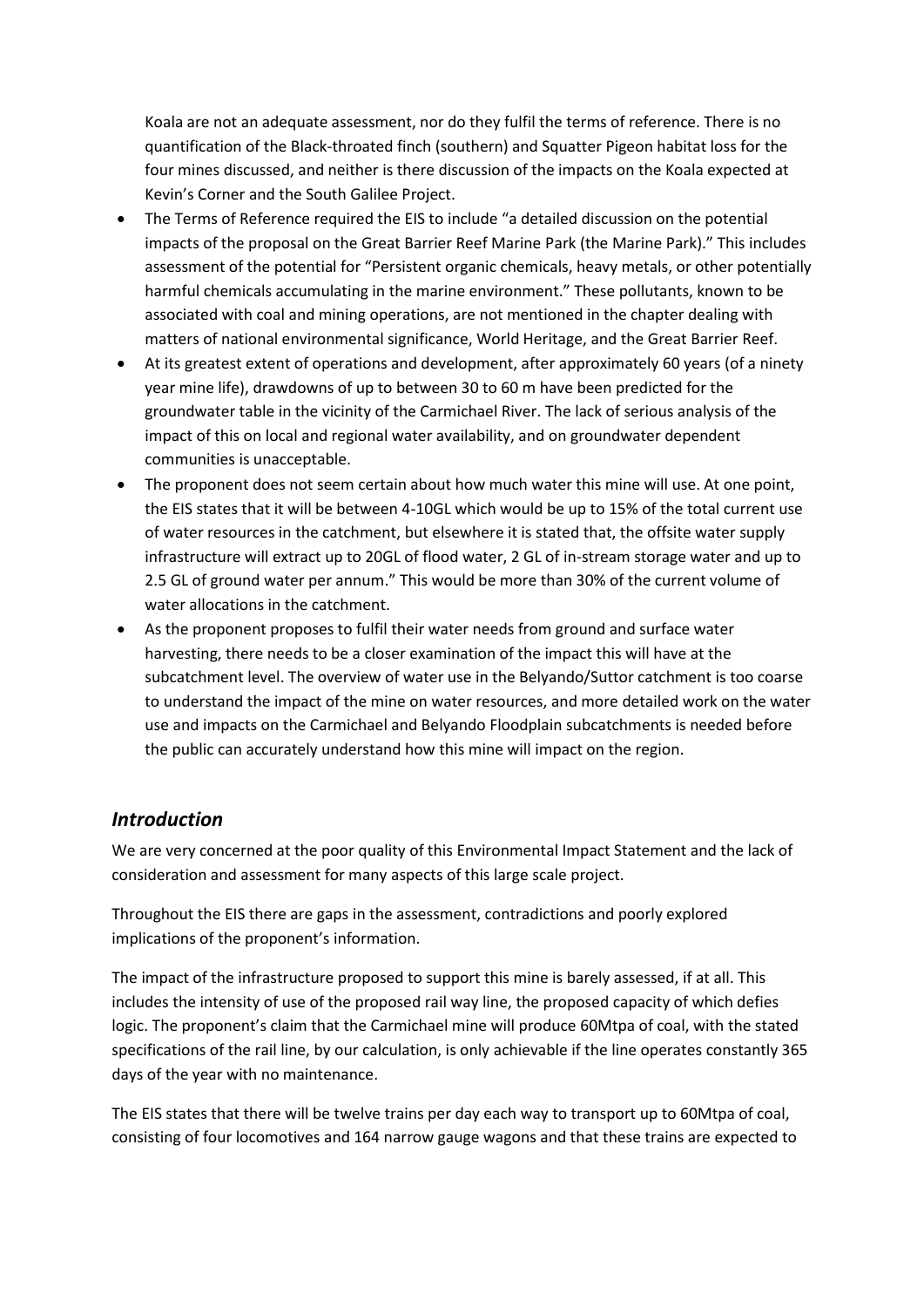run 24 hours per day, 320 days a year, with each wagon carrying 84 tonnes of product and each train would be approximately 2.76 km long.

This means 1,968 wagons of coal filled each day and each train carrying approximately 16,000 tonnes of coal. At the terminus the proponent proposes two balloon loops and loaders for the full 60Mtpa capacity. According to our calculations, this will mean that each wagon will need to be filled in 1.5 minutes and, overall, one wagon filled at the mine every 45 seconds of every day of the year.

No thought appears to have been given to the practical ramifications for anyone who lives near or has to cross this proposed rail line.

We have profound concern with the treatment in the EIS of matters of national environmental significance. Specifically, there are species and communities that are likely to be significantly impacted by this proposal for which no assessment is provided.

Even with the information available, it is clear that this proposal would have unacceptable impacts on at least one species, and on local and regional water. It is highly possible, given the extent of the groundwater impact of this proposal, that there would be significant impact on other species and communities, particularly those that are groundwater dependent, but it is impossible to know, because the EIS has not assessed them.

## *General failings of the EIS and supporting documents*

This section outlines some broad and fundamental failures of the Environmental Impact Statement, not specific to any particular species or environmental value, but potentially impacting on a range of matters.

## **Offsite infrastructure impacts unassessed**

Throughout the EIS, there is reference made to a range of consequential developments that support the mine, including a workers village, an airport and an "industrial area". Why the proponent has chosen to refer to these developments as "offsite" when some appear to be immediately adjacent to the mine, and all are within a short distance, is not clear. What is clear is that a far lower standard of assessment has been applied to these developments. The field surveys described in the Terrestrial Ecology Report covered the mine site only (consisting of EPC 1690 and EPC 1080), with the majority of surveying taking place in EPC1690. The location and extent of the proposed offsite infrastructure was apparently changed after the surveys for the Terrestrial Ecology Report were undertaken (Terrestrial Ecology Report 1-18). As such, there appear to have been no field surveys of most the areas that are proposed now to host the offsite infrastructure (Terrestrial Ecology Report 1-9).

In general, offsite infrastructure locations have only been subject to desktop assessments. The exception is a one-day rapid site inspection of offsite water infrastructure areas on 27 June 2012 undertaken by Hyder Consulting. This rapid assessment was undertaken to identify any existing environmental values, such as remnant or native regrowth vegetation and significant habitat values. No targeted fauna searches or surveys were undertaken. The Hyder site inspection report is referenced in the EIS but a copy of the report is not provided.

The construction phase for the offsite infrastructure is scheduled to lead to the clearing of 86 ha of remnant vegetation and 3,227 ha of non-remnant vegetation (including 9 ha of high value regrowth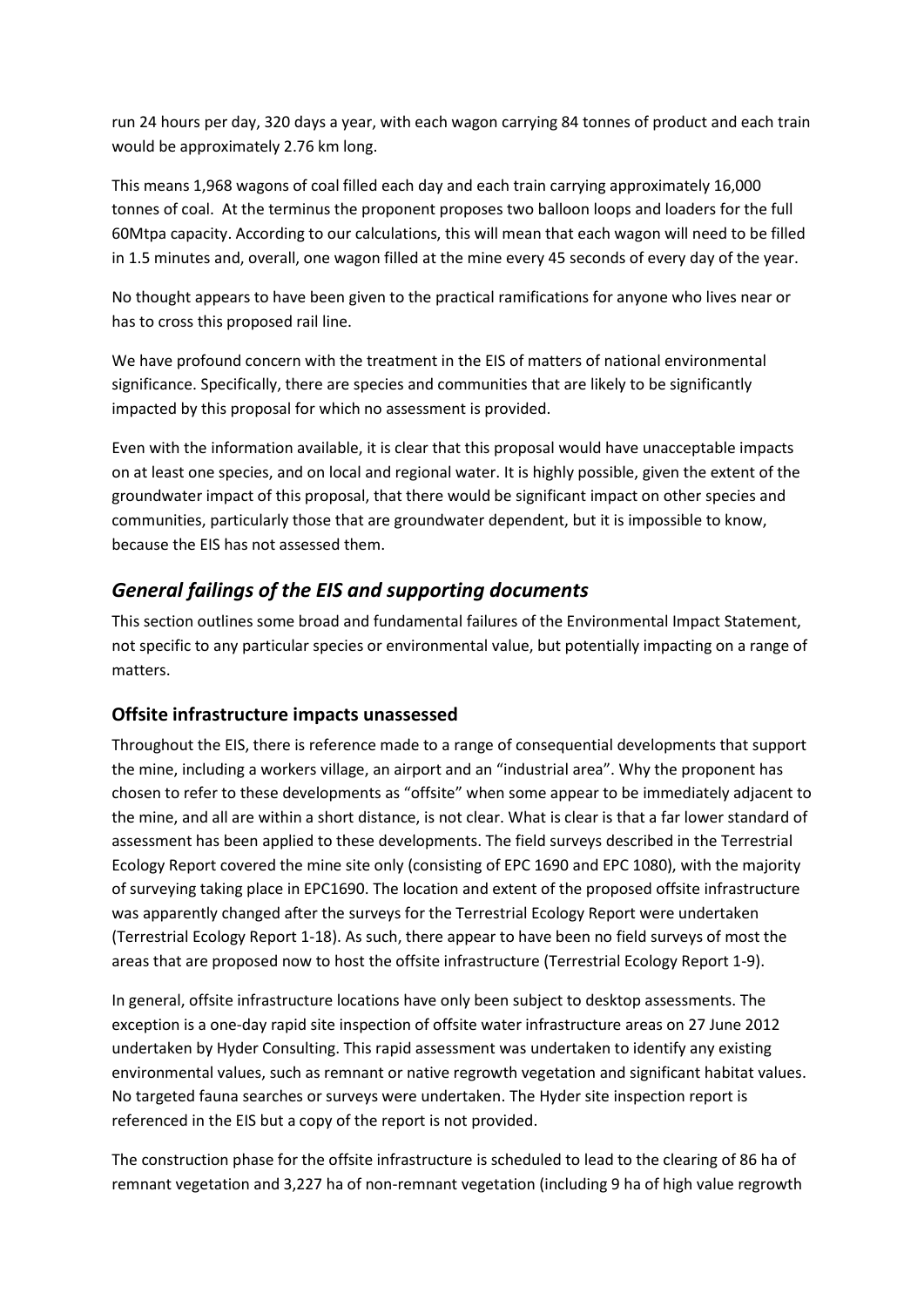vegetation) (Nature Conservation 5-99). It is unclear why the construction phase requires the clearance of this much vegetation when the entire offsite infrastructure is only reported to be taking up 1,847 ha (Project Description 2-7)

Strangely, the Matters of National Environmental Significance chapter does refer to sightings of threatened species at the "offsite infrastructure." The chapter states that "three black-throated finch (southern) and squatter pigeon (southern) sightings were made at water bodies surrounded by non-remnant vegetation, including at one site which was near the proposed location of the mine village" (11-46). This casual mention of the sighting of two threatened species in an area that will be developed for this project but has not been subject to species-specific surveys is symptomatic of the generally lax and unmethodical approach to this Environmental Impact Statement. There do not appear to be any records of the squatter pigeon or the Black-throated finch (southern) being near the mine village in the maps provided in the Appendices N1 (Terrestrial Ecology Report) or N3 (Blackthroated finch Report). Perhaps the sightings are recorded in the report from the only official survey conducted at the offsite infrastructure areas, the Hyder's one-day rapid site inspection. We cannot know as this report is not provided.

#### **General gaps in the mine and rail assessment**

It appears from our reading of the EIS that flora surveying was significantly weaker on EPC1080 and that samplings sites were distributed in a patchy manner which leaves significant geographic gaps in the data and may have led to under-reporting of important habitat for Black-throated finch (southern) and a severe lack of data on the impacted Mellaluka springs.

Table 1 compares the survey and sampling effort for flora and fauna in the two EPCs that make up the Carmichael mine site. Specifically, there are two significant areas where surveys appear to have missed – the western extent of the rail project, and the area at the southern end of EPC1080, where Mellaluka Springs is located.

| <b>Survey method</b>                    | <b>EPC 1690</b> | <b>EPC 1080</b> |
|-----------------------------------------|-----------------|-----------------|
| <b>Flora Comprehensive survey sites</b> | 20 <sup>1</sup> | $\Omega^2$      |
| <b>Flora Rapid assessment sites</b>     | $160^3$         | $48^4$          |
| <b>Fauna Comprehensive survey</b>       | $16^{5}$        | $6^6$           |
| <b>Fauna Rapid assessment sites</b>     | 36'             | $40^8$          |

**Table 1: Comparison of surveys conducted for the two EPCs**

**.** 

 $^{1}$ GHD (2012) Adani Carmichael Coal Mine Project EIS Appendix N1 Terrestrial Ecology Report p 1-18

<sup>&</sup>lt;sup>2</sup> GHD (2012) Adani Carmichael Coal Mine Project EIS Appendix N1 Terrestrial Ecology Appendix B p 1-9

<sup>&</sup>lt;sup>3</sup>GHD (2012) Adani Carmichael Coal Mine Project EIS Appendix N1 Terrestrial Ecology Report p 1-18

<sup>&</sup>lt;sup>4</sup> GHD (2012) Adani Carmichael Coal Mine Project EIS Appendix N1 Terrestrial Ecology Appendix B p 1-9

<sup>&</sup>lt;sup>5</sup> GHD (2012) Adani Carmichael Coal Mine Project EIS Appendix N1 Terrestrial Ecology Report p 1-21

<sup>&</sup>lt;sup>6</sup> GHD (2012) Adani Carmichael Coal Mine Project EIS Appendix N1 Terrestrial Ecology Appendix B p 1-12

 $^7$  GHD (2012) Adani Carmichael Coal Mine Project EIS Appendix N1 Terrestrial Ecology Report p 1-21

 $^8$  GHD (2012) Adani Carmichael Coal Mine Project EIS Appendix N1 Terrestrial Ecology Appendix B p 1-12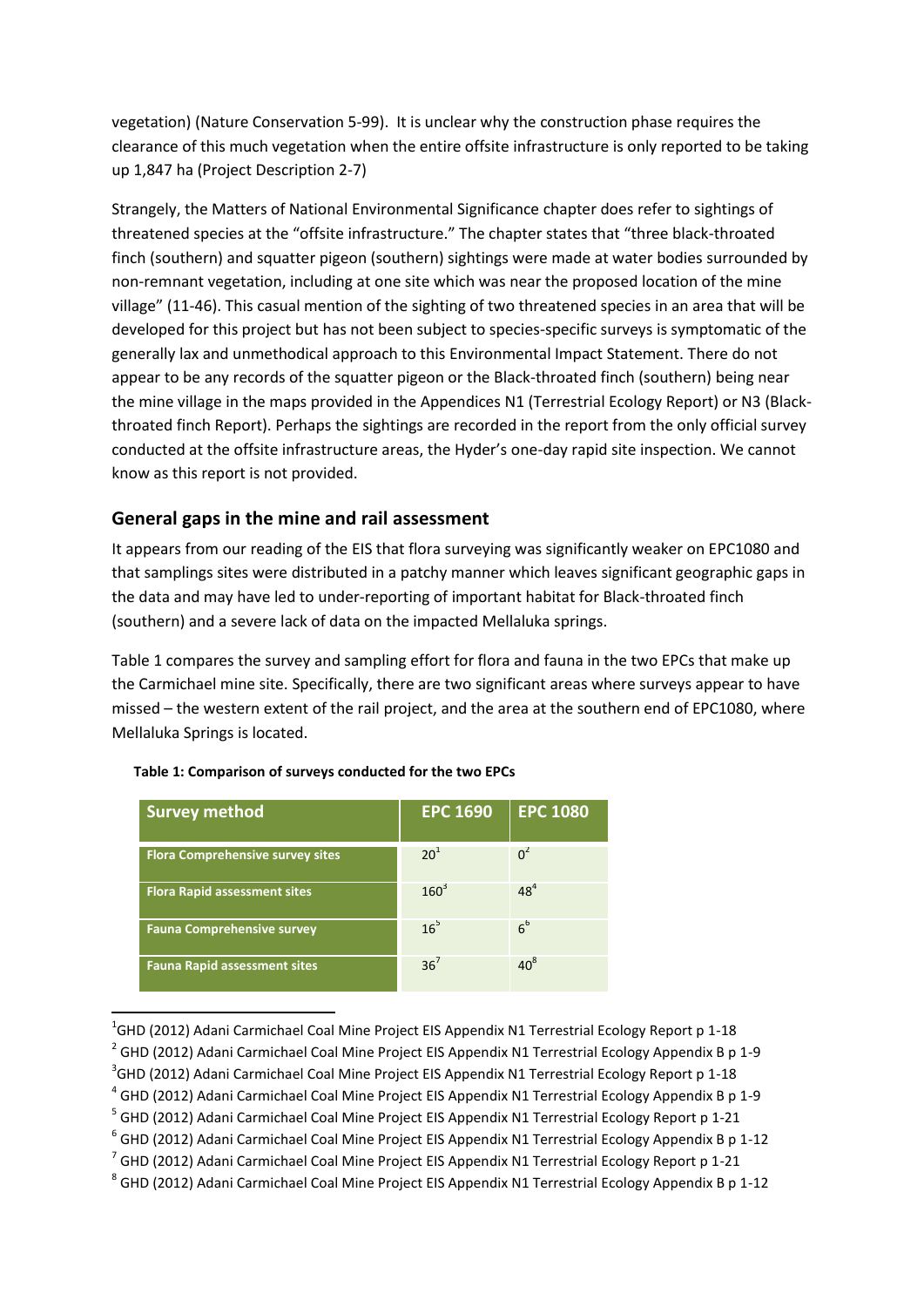| <b>Fauna farm dam assessments</b>    |                         | $18^9$                  |
|--------------------------------------|-------------------------|-------------------------|
| Size of EPC including road easements | 26,016 ha <sup>10</sup> | 18,714 ha <sup>11</sup> |
| Total number of sites/surveys        | 232                     | 112                     |

If the project goes ahead Mellaluka Springs are likely to experience 0.7 to 0.8 m due to mine dewatering (Water Resources 6-113). The EIS states that: "Further assessment of the ecology and hydrogeology of the springs themselves and of the area between the springs and the proposed mining area is required to better understand the potential for impact in this area." This is not acceptable. An area of potentially high ecological value in the area, such as a spring, needs to have been surveyed and considered before the Government is asked to make a decision about the project.

The Nature Conservation Chapter omits discussion of Dunmall's Snake and Brigalow Scaly-foot, which both have habitat within the industrial area (Rail Ecology Report 3-29). We can only speculate that these species were excluded because they were both deemed unlikely to be present by the Terrestrial Ecology Report (Terrestrial Ecology Report 2-13).

Problems with the assessment of matters of national environmental significance and water resources are elaborated below.

## *Matters of national environmental significance*

**.** 

The chapter dealing with matters of national environmental significance contains much that is not specifically relevant to the matters that will be impacted by this mine, and very little that is.

In the threatened species section, the impact on most species is not quantified, nor is the scale of the impact accurately contextualised with the species' extent, status and needs. The mitigation and impacts subsections describe very broad actions ("identification of weed infested areas," design waste storage areas to "minimise" leaking, review literature on mine rehabilitation, for example), without relating these to specific matters of national environmental significance, or describing how they will prevent or minimise impact on those matters. Instead, the chapter refers vaguely to benefits for "ecological values" and "regional biodiversity."

The authors of the EIS do not appear to consider that the development of most of the "offsite infrastructure" triggers any matters of national environmental significance. Only the water supply infrastrcuture is mentioned, the airport, industrial area and workers village are not.

The layout of the chapter is confusing and ambiguous and as with other parts of the EIS, there are sentences in the chapter on matters of national environmental significance that are actually incoherent. This is a significant barrier to anyone understanding the scale of the impact to the various environmental values, and the proponent's efforts to avoid those impacts.

<sup>&</sup>lt;sup>9</sup> GHD (2012) Adani Carmichael Coal Mine Project EIS Appendix N1 Terrestrial Ecology Appendix B p 1-12

 $10$  GHD (2012) Adani Carmichael Coal Mine Project EIS Chapter 02 Project Description p 2-4 Table 2-1

<sup>&</sup>lt;sup>11</sup> GHD (2012) Adani Carmichael Coal Mine Project EIS Chapter 02 Project Description p 2-4 Table 2-1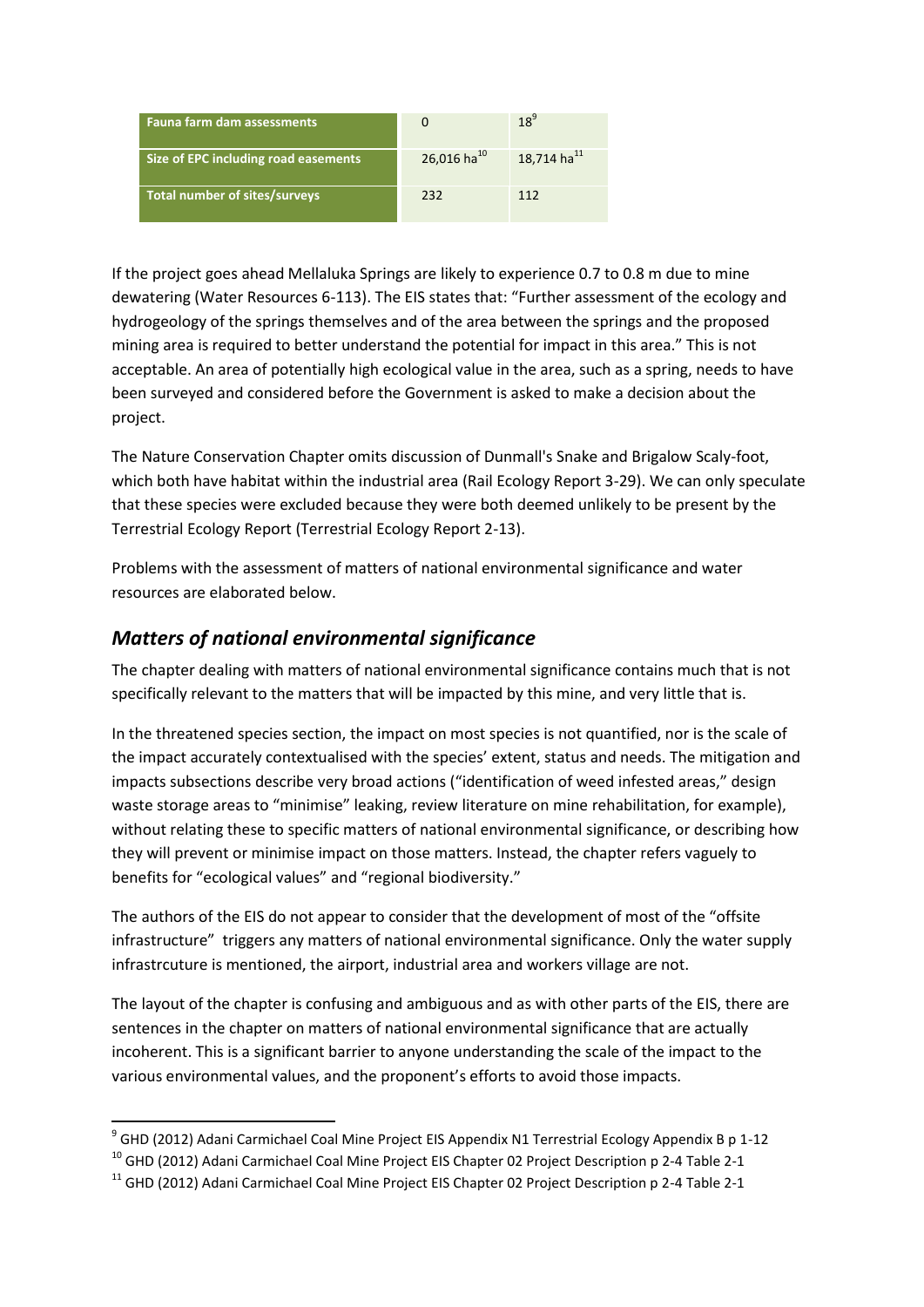It is stated that "approaches" to offsetting "have been identified" but the proponent cannot expect that approval can be given for the loss of so much known habitat for an endangered species without very strong ameliorative measures in place and justified. This simply has not occurred.

#### **Threatened species**

#### **Black-throated finch**

The incredible significance of sighting so many individuals of this species on the site is not acknowledged in the EIS, and the specific impacts to this species from the project are dealt with in four short paragraphs comprised mostly of generalisations and unfounded speculation. Unfortunately, the poor quality of the EIS is again evident in sections that deal with the Blackthroated finch. It is clear that the EIS has not rigourously studied the potential impact of the mine on this subspecies because the estimates of present habitat, and proposed clearing are not consistent. The MNES chapter is severely deficient in its description and analysis of the impacts of the proposal on this species. For example it is acknowledged that "mining in the southern part of the Study Area is expected to fragment a belt of remnant vegetation that extends from west of the Study Area, through the Study Area (at the Bygana West Nature Refuge) to the east towards the Belyando River." But there is no analysis of the importance of this connection to the species. (5-28)

#### *Incorrect mapping and area estimates*

The matters of national environmental significance chapter states that "A total of 9,862 ha of the 21,246 ha of identified black-throated finch (southern) important areas is proposed to be impacted by vegetation clearing over the life of the mine." Yet this estimate of "important areas" for the subspecies does not match the estimated area of important Black-throated finch (southern) habitat provided in the Black-throated finch report. Table 4 of that document estimates 32,070ha of important habitat across the two EPCs.

This may be because the Terrestrial Ecology Report uses a Black-throated finch (southern) map that incorrectly maps "Important" areas, only mapping this where its criteria overlaps with "Potential Habitat" (3-26). This does not conform to the Department of Sustainability Environment Water Population and Communities' specification for identifying Important Areas which makes no mention of excluding non-Potential Habitat areas from the 5km radii of Important Areas (*Significant impact guidelines for the endangered black-throated finch (southern) (Poephila cincta cincta)* 2009, 10)

This mistake is corrected in the Black-throated Finch Report, which displays a map showing important areas as a radius around sightings, as per the SEWPAC guidelines, and states that "revised habitat mapping was undertaken." It also includes all new sightings of the subspecies, which may have further increased the area defined as "important." However, failure by the proponent to correct this mistake in the Matters of National Environmental Significance report, to reproduce the correct maps, and to correctly estimate the area of important habitat for this subspecies present in the mine study area is either a deliberate omission, or evidence that the proponent has failed to rigourously assess the impacts of this project to the standard required for robust decision-making.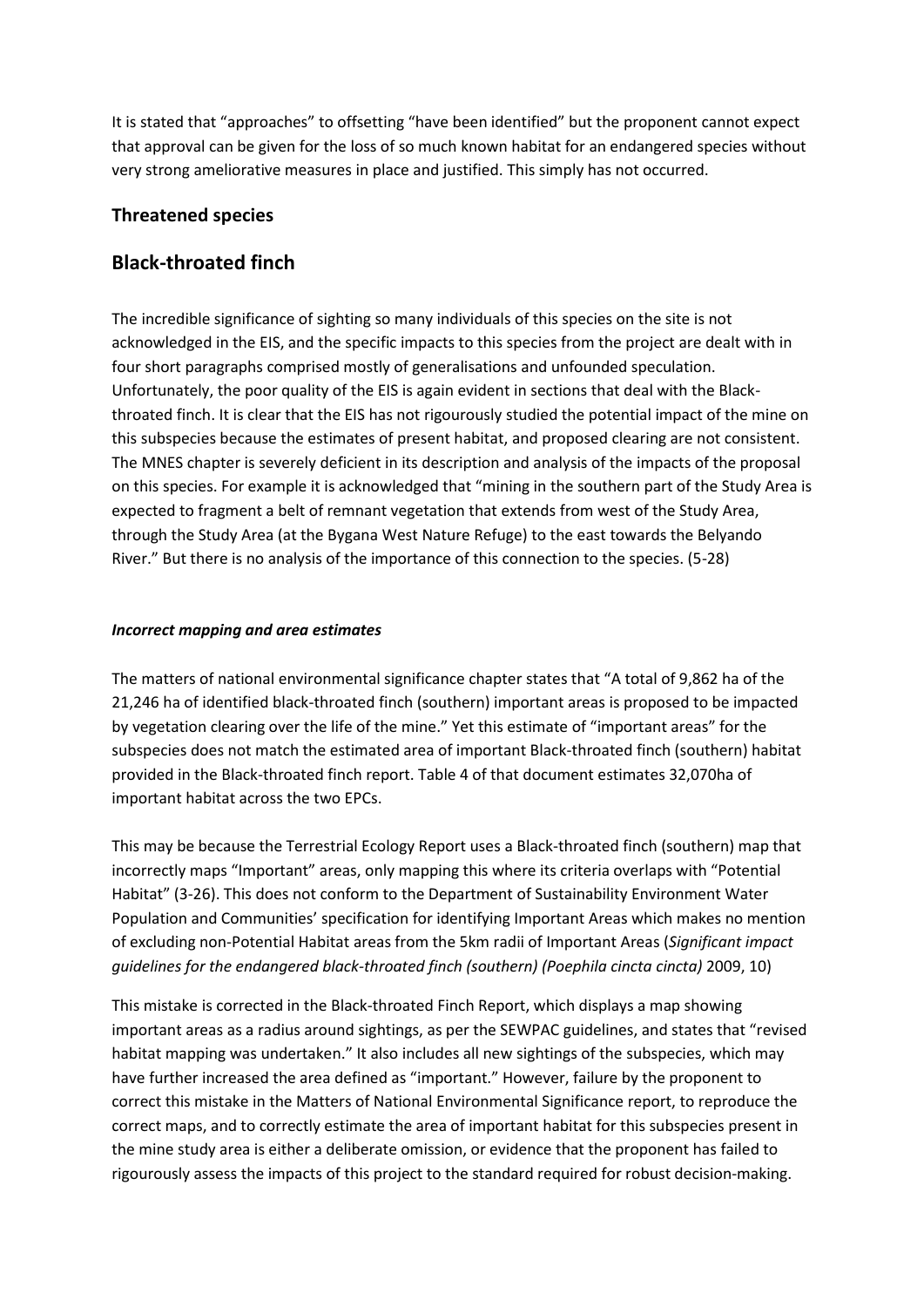Since the Black-throated Finch Report does not estimate the area of clearing proposed, it is impossible to know if the area of important habitat for this subspecies proposed to be cleared for this mine is greater than the stated 9,862 hectares, though we suspect this is the case.

#### *Cumulative impacts*

The three paragraphs that comprise the entirety of the assessment of cumulative impacts on the three key threatened fauna species, BTF (southern), Squatter pigeon and Koala are not an adequate assessment, nor do they fulfil the terms of reference. There is no quantification of the BTF and SP habitat loss for the four mines discussed, nor the impacts on the Koala expected at Kevin's Corner and the South Galilee Project.

#### *Critical habitat*

The EIS does not directly acknowledge that the black-throated finch habitat proposed to be cleared may be habitat "critical to the survival of the species." It is stated that works for the mine may "*Adversely affect* habitat critical to the survival of the black-throated finch," (our emphasis) but this equivocal statement is virtually meaningless without substantiation of what is mean by "adversely affect" and quantification of how much critical habitat is captured by this. The lack of clarity may be a result of the proponent not having access to a document prepared by SEWPAC that states that other woodland in the region would be characterised this way if the subspecies were confirmed to be present, which it has at this site. We have appended a copy of this document for the proponent's information. (5-49).

The proponent notes that SEWPAC identifies "any habitat within 5 km of a post-1995 sighting as an 'important area' for the subspecies." (4-27) and that by this definition, there are 21,246 ha of important habitat for the Black-throated finch (southern), but fails to register the significance of having so many sightings in one area, and so much contiguous important habitat. It also notes that "it is considered likely that the black-throated finch (southern) is breeding at the Study Area" that the individuals they sighted are likely to comprise a population, and that the mine may "result in a long-term decrease in the size of the black-throated finch (southern) population in the landscape in which the Project Area occurs" (6-56) and yet it completely fails to register the importance of this population within the regional and national context of the subspecies' conservation status. The ambiguity and lack of clear and accurate written composition of the assessment means we cannot be confident that the proponent understands that the nearly 10,000ha of important habitat they propose to clear is likely to be critical to the survival of the subspecies.

Water resources are identified by the EIS as a critical habitat feature for this species (MNES 4-16) and the EIS identifies stock watering troughs and dams as key features of habitats where finches were recorded (4-18). And yet, loss of surface water is not identified as a potential impact on this species, or others, in the MNES chapter (5-8 and 5-9). The loss of a farm dam is mentioned in the narrative, but no substantiation is offered for the assertion that this will not have an impact on the population. There is brief mention of this possibility, in an entirely speculative aside: "The provision of surface water in the eastern part of the Study Area (water management dams) may provide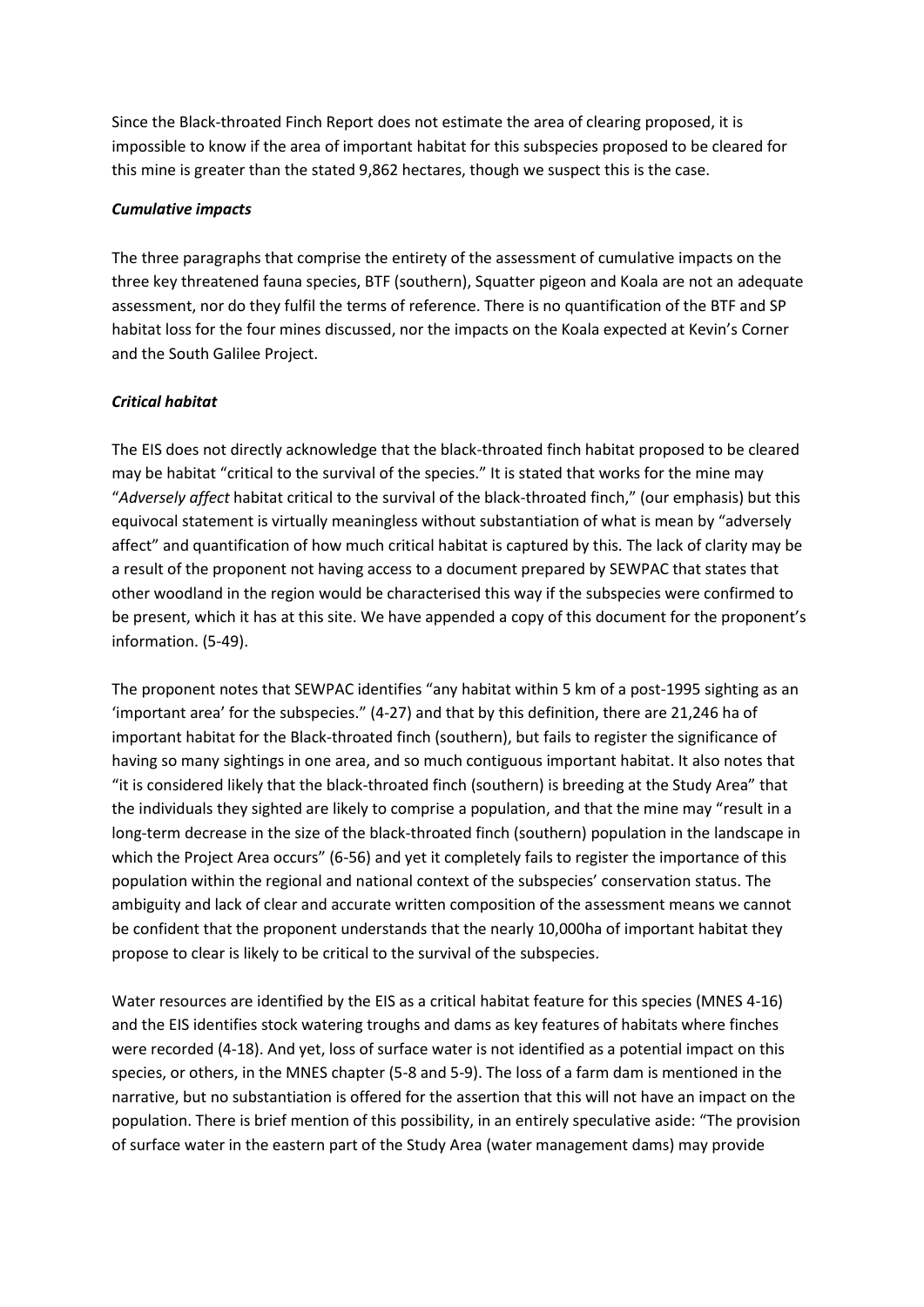additional localised access to drinking water for the subspecies (or at least compensate for the loss of surface water resources in nearby parts of the Study Area)" (5-30).

In a separate section, it is noted that "Draw down of water levels during periods of flood harvesting to the extent that dams are drained on Obungeena Creek and North Creek may also result in the mortality of resident aquatic species. Beyond this dams may also naturally dry during periods of drought" (5-33-34). But this aspect of the mine's impact is not discussed in relation to the blackthroated finch (southern).

#### *Unacceptable impact*

On these grounds, particularly on the loss of a large area of critical habitat for a population of a significant size, it is clear that the project would have an unacceptable impact on this subspecies. The Black-throated finch significant impact guidelines list the chief threats to the subspecies, and this project is contributing to the first three that are listed there:

- clearing and fragmentation of nesting sites
- clearing and fragmentation of foraging habitat (grasslands and grassy woodlands)
- reduction in the availability (location and duration) of water

The EIS asserts that, "Research works will contribute to the maintenance of this subspecies within this bioregion and therefore, in general, to the recovery of the subspecies" (MNES Chapter ix) citing the Recovery Plan for the species. Nowhere in the Recovery Plan does it state that undertaking research can ameliorate the loss of nearly 10,000ha of known important habitat for an important population of the subspecies.

We strongly believe that the impact to this species proposed for this mine are unacceptable.

## **Squatter pigeon**

The proponent proposes that the project will require clearing over the life of mine operations of 12,391ha of habitat for this species. Yet, there is severe deficiency in the assessment of the impact this scale of habitat loss, particularly combined with the habitat loss for this species in the railway, and the cumulative impact with other projects nearby.

For both the Squatter pigeon and the Black-throated finch (southern), the availability of water is acknowledged to be a crucial feature of their habitat requirements. One of the pictures of Squatter pigeons observed on the mine site shows an individual perched on a cattle trough. It has come to our attention that the proponent may have caused cattle troughs to become empty, thereby potentially impacting on these two bird species without first obtaining an approval.

An identical three sentences about the availability of water from new dams compensating for the loss of water from clearing appears for this species, as for the Black-throated finch (southern).

The three paragraphs that comprise the entirety of the assessment of cumulative impacts on the three key threatened fauna species, Black-throated finch (southern), Squatter pigeon and Koala are not an adequate assessment, nor do they fulfil the terms of reference. There is no quantification of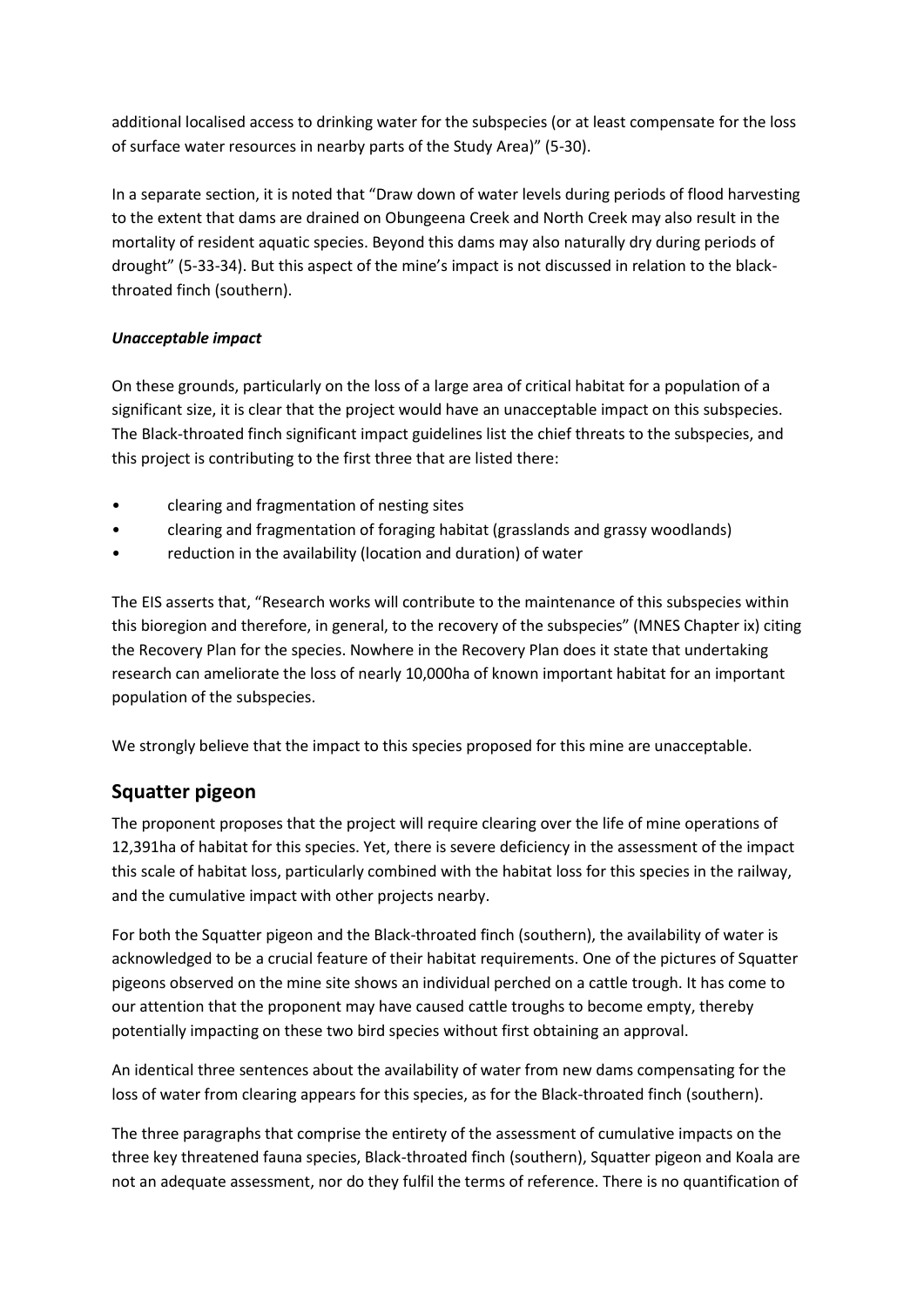the Black-throated finch (southern) and Squatter Pigeon habitat loss for the four mines discussed, and neither is there discussion of the impacts on the Koala expected at Kevin's Corner and the South Galilee Project.

## **Waxy Cabbage Palm**

Surveys undertaken for the EIS detected the endemic waxy cabbage palm (*Livistona lanuginosa*) in the channel of the Carmichael River. The Terrestrial Ecology Report says of this species that "The entire species is believed to be represented by only seven discrete populations, with the Carmichael River population located at the most southern extent of the species' distribution (SEWPAC, 2012a)." (Terrestrial Ecology Report)

There is some ambiguity in the description of the intended works for the riparian zone around the Carmichael River. The statement that "The *initial* mine design identified a 500m corridor to be retained either side of the centre line of the Carmichael River to protect it and the riparian zone from mining operations." (6-98, our emphasis) indicates that subsequent to this, the design may have changed, but does not describe how. There is no real assessment of the impact of the mine and its consequential impacts on this species, nor is there clear indication of the proximity of clearing and building works for the river crossing in relation to the ten individuals of this species found on site. Specifically, the proponent should be required to investigate the effect of the proposed levies around the Carmichael River, designed to prevent the pits flooding during flood events. Will this result in flooding of the ten individuals present, and what effect will this have on them and their ability to reproduce?

At the other extreme, the dramatic drawn down of groundwater predicted in the mine's 60th year of operation is expected to significantly impact on flows in the Carmichael River.

The EIS states that "At its greatest extent of operations and development, after approximately 60 years (of a ninety year mine life), drawdowns of up to between 30 to 60 m have been predicted for the groundwater table in the vicinity of the Carmichael River" (MNES Chapter 5-34). It notes that this species is groundwater dependent. And yet, in the chapter on matters of national environmental significance, there is no discussion, analysis or assessment of the impact this dramatic change in the groundwater of the surrounding area will have on the individuals present on the site, or on any other individuals in the surrounding area, for which a search has presumably not been undertaken. It is noted that there are 25 individuals at Doongmabulla Springs, but the impact of the altered flow regime and reduced availability of groundwater on the species is mentioned without being investigated. In the Terrestrial Ecology Report, it is stated that the Waxy cabbage palm is particularly vulnerable to this draw down, and that populations of it may be lost, and yet there is no acknowledgement that the mine will have a significant impact on this species.

No mention is made of the impact of the hydrological disturbance caused by the levies may have on the plants, or of the difference in flow regime if the dry season flow is reduced from the Doongmabulla Springs into the Carmichael River. The EIS contradicts itself about the degree to which this species is dependent on groundwater, but evidence from the Doongmabulla Springs suggests it may be. No assessment is made of individuals of this species off the mining site that may be impacted by groundwater drawdown.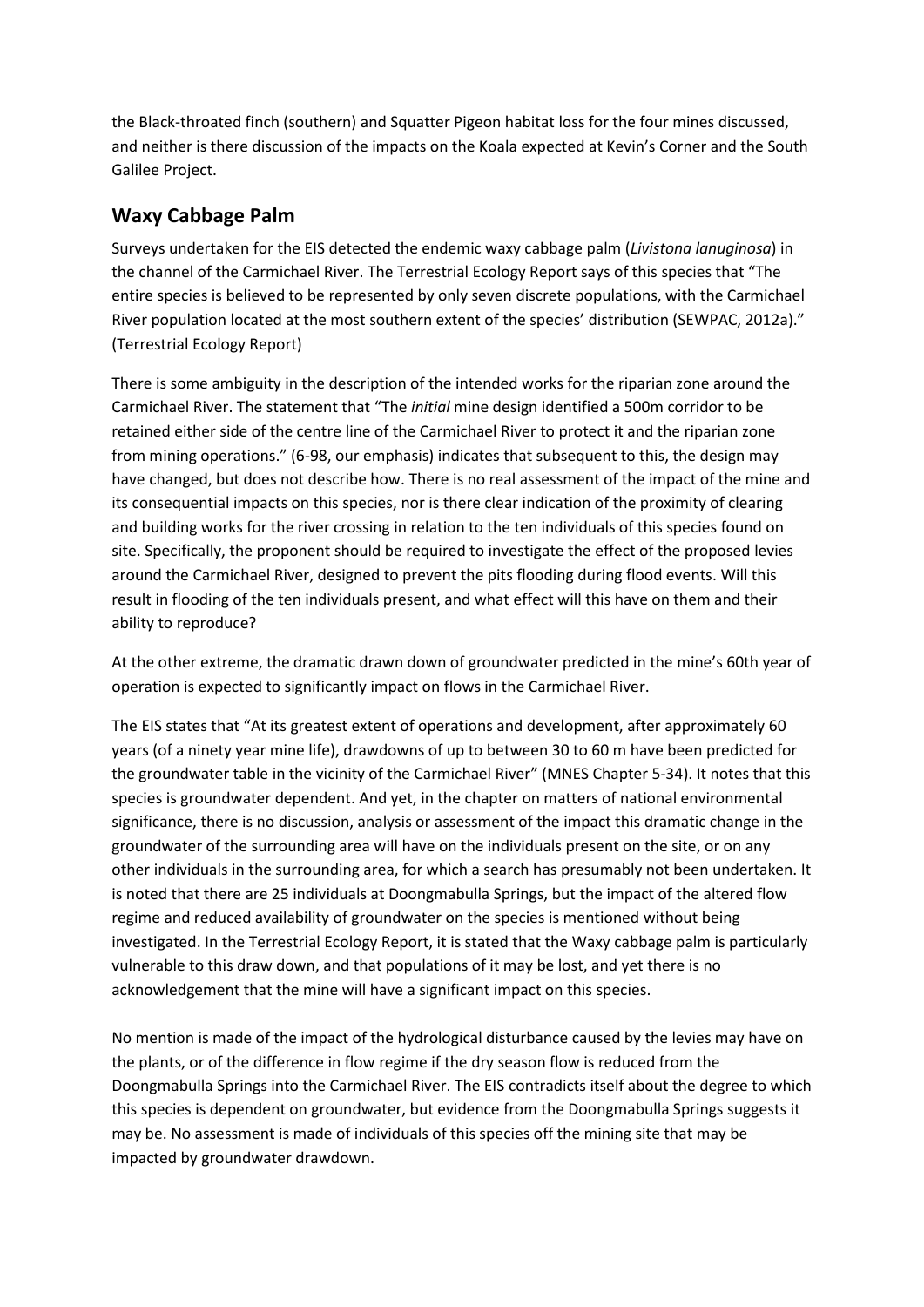#### **Koala**

As for other nationally threatened species, the assessment of the impacts of this project on the Koala is incomplete and, in places, unsubstantiated. The discussion on the impact of the mine's groundwater extraction on groundwater dependent ecosystems in the area, for example, discusses the significant extraction proposed by the proponent and states that "A worst case scenario would involve localised dieback of riparian vegetation communities such as river red gums and paperbarks." (5-36). The impact of this on the Koala is not discussed.

The Terrestrial Ecology Report contains clearer statements that acknowledge the impact of the draw down on groundwater dependent riparian communities, including River Red Gum, predicting: "Progressive mortality of characterising riparian species in the middle to latter parts of the operational life of the mine (after 60 years) beginning with less deeply rooted individuals (and species), and continuing to more persistent species such as river red-gums in the latter part of the mine life." (6-68) And yet, the impact of this on any nationally threatened species that may be dependent on this community, including the Koala, is not discussed.

It is stated that, "The Bygana West Nature Refuge in the southern part of the Project Area was proclaimed, amongst other reasons, as it contains suitable koala habitat." (4-31) But the degree to which the koala habitat in this Nature Refuge is groundwater dependent is not discussed, nor is the regional importance of the habitat corridor that is proposed to be broken by clearing for this mine.

Further surveys and analysis is proposed, and a "Species Specific Management Plan." It is completely inappropriate for this to occur after the publication of the EIS, and the Federal Government should not have allowed this document to be publicly exhibited without adequate surveys and analysis being conducted. The Federal Government will not be in a position to make a determination on this project without this information being provided beforehand, and will expose itself legally and will erode public confidence in the environmental assessment process if proper, comprehensive, accurate and detailed assessment is not conducted for this and other species and communities for which it has statutory responsibility.

## **Threatened flora and TECs**

#### *GAB discharge spring wetlands*

The *Recovery Plan* for the ecological community known as 'The community of native species dependent on natural discharge of groundwater from the Great Artesian Basin' (hereafter, GAB discharge spring wetlands), which listed as Endangered under the *Environment Protection and Biodiversity Conservation Act 1999* (EPBC Act) lists aquifer draw down as the first threat to this community. The impact of draw down associated with this project is not satisfactorily dealt with, and we believe that the impact on the Doongmabulla Springs particularly, and the threatened and endemic species that live there, is poorly described in the EIS and may well be understated.

We cannot agree with the unsubstantiated assertion that the impact on this important wetland, and its dependent species, of groundwater draw down associated with this project in the short to medium term "is deemed to be insignificant."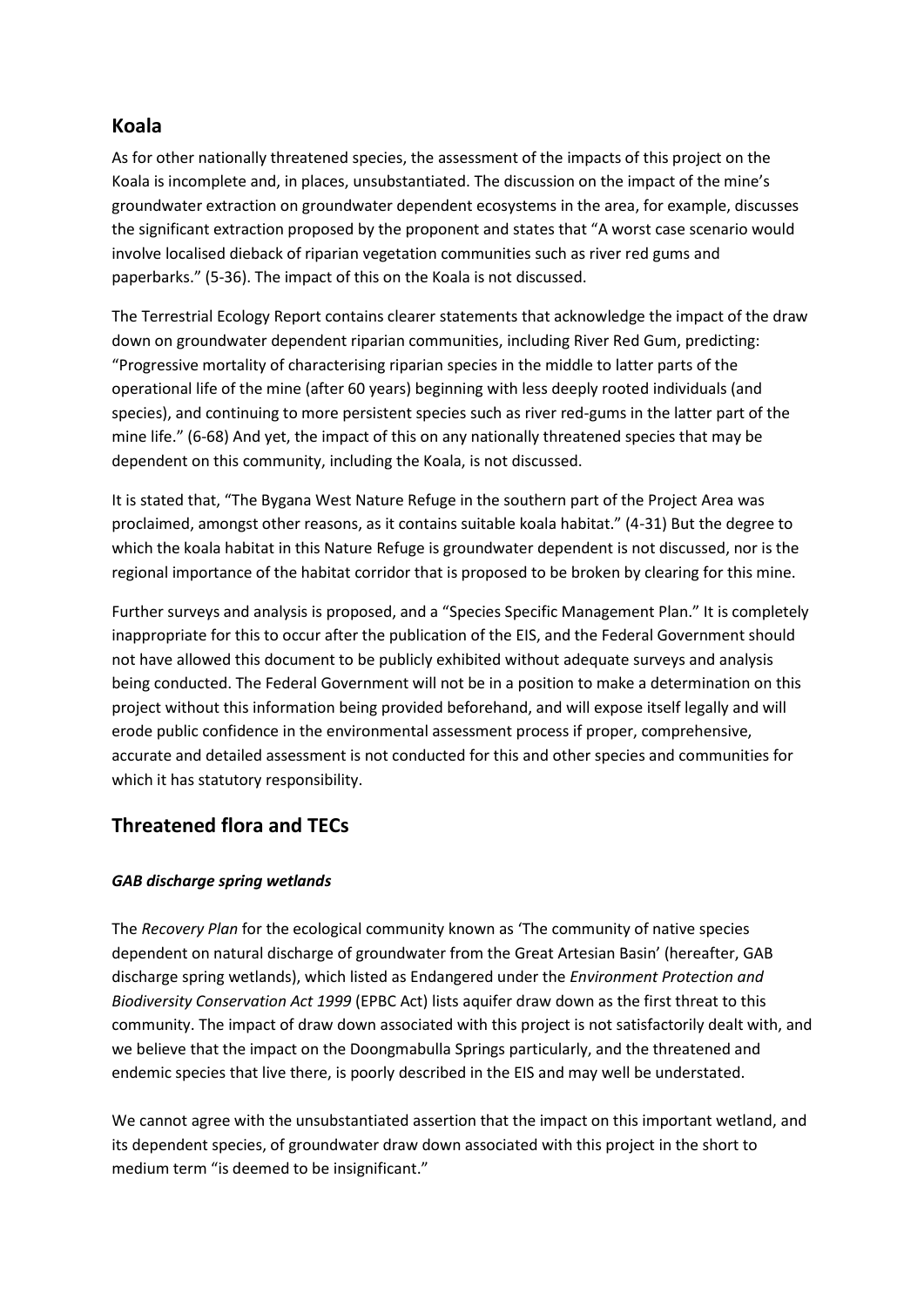The long term impact is acknowledged to be likely to be much worse, considering the extensive groundwater drawdown predicted for the 60th year of the mine, yet the EIS does not assess this impact, and states instead that "In the longer term, while the predicted drawdowns are less than that currently regarded as having a potential adverse impact on GAB springs, management measures may be derived during the course of the monitoring program to enable any potential threat to ameliorated during the latter operational phases of the mine (i.e. beyond 60 years)." (5-35)

Information provided about the degree of draw down expected at and around Doongmabulla Springs is contradictory. It is repeatedly stated that the draw down at the Springs, at the peak of intensity, will be around 0.2m, and yet, elsewhere in the EIS, it I is stated that dewatering for safety reasons will result in "declining groundwater levels, drawn down by more than one metre up to around 10 km from the Project (Mine) site during the operational phase." (Water Resources 6-108). Doongmabulla Mound Springs Nature Refuge is less than 10km from the Project Area. As we have stated for other groundwater-dependent threatened species, we do not have confidence that this EIS has accurately or adequately described and understood the impact this draw down is likely to have. The EIS is riddled assumptions, deferrals and conclusion-leaping that cannot provide the basis for a sound decision on the impact of this mine on this community.

The Water Resources chapter states that:

Groundwater modelling results suggest that groundwater discharges to local water courses, predominantly the Carmichael River, will be reduced by up to 1,000 m3/d or 7 per cent of pre-development discharge during the operational phase. Where groundwater discharge is reduced by 7 per cent as predicted then this may have some impact on the duration of zero flow and/or low flow periods in the Carmichael River and also possibly the Belyando River downstream. Ongoing monitoring and measurement of flows in the Carmichael River and of discharges from the Doongmabulla Springs is required to quantify the magnitude of these impacts. The Carmichael River also receives a proportion of its water from Doongmabulla Springs; hence any reduction in the rate of flow from the springs as a result of the minor predicted impacts on groundwater levels at two of the springs may also contribute to a reduction of flow in the river. (6-114)

It is not reasonable to expect a sound decision to be made on the basis of this lack of knowledge.

The EIS states that "further assessment will be undertaken to further refine an understanding of the status of each of the registered bores that may be significantly impacted by drawdown" (6-116). It is not appropriate for approval to be given to this mine without the assessment being complete and contravenes the requirements of the Terms of Reference, which required analysis of "pumping parameters, draw down and recharge at normal pumping rates and seasonal variations (if records exist) of groundwater levels."

Given the significance of nearby Great Artesian Basin springs, it is untenable that this project should be given approval to go ahead without additional work being undertaken. We strongly suspect that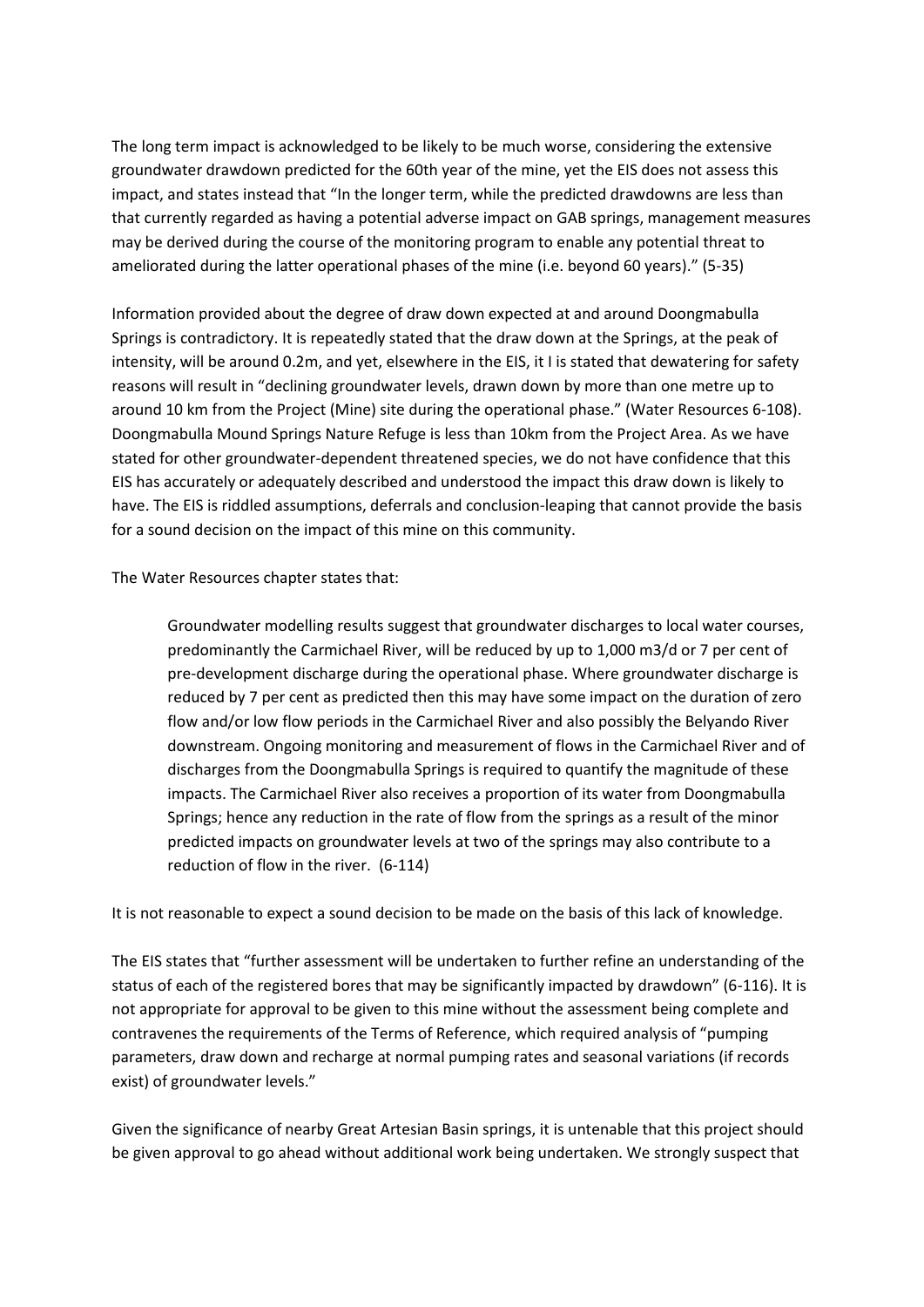once it is undertaken, it will become clear that the project would have unacceptable impacts on the Doongmabulla Springs.

The most glaring omission of the EIS is the failure to assess the potential impact of the mine on the threatened and endemic flora and fauna of the Doongmabulla Springs. Of particular concern are the threatened plant species *Eryngium fontanum* (Blue devil), *Eriocaulon carsonii* (Salt pipewort) and the Waxy cabbage palm. It is acknowledged that these species are present, and that they are groundwater dependent, but the impact on these species of drawdown and altered hydrology generally in the area surrounding the mine is not assessed at all. The EIS notes that the springs support "six flora species of conservation significance, including two species known to be endemic to the Doongmabulla spring (the herb *Eryngium fontanum* and the grass *Sporobolus pamelae*)" (MNES Chapter 4-42). There is mention in the Doongmabulla Springs Report of the endemic mollusc that inhabits the springs, *Gabbia rotunda*, but this creature does not rate a mention in the Terrestrial Ecology Report, the Aquatic Ecology Report or the chapter on matters of national environmental significance.

The EIS proposes that the proponent will undertake, prior to any dewatering, "An ecological survey of the spring complex to establish its 'health' and to establish any seasonal variations. The survey would include measurement or estimation of discharge flows, assessment of the water quality and assessment of the ecology (for example extent, health and species present)." This assessment should have been completed prior to the EIS being exhibited for public comment. In fact, this assessment is supposed to the purpose of an EIS. The Queensland Government erred in exhibiting the document without this full assessment having been conducted.

Most alarmingly, the impact of the most intensive phase of the mine, when draw down in some surrounding areas is estimated to reach tens of metres, is not described, assessed and analysed. It is stated that this phase of the mine will lead to "Loss of a small area of vegetation, including species of conservation significance, along the outer boundary of the [Doongmabulla Springs] wetland as the volume of flow from the spring declines" (5-35) but this is the extent of the discussion of this significant impact on a federally threatened ecological community, which harbours two federally threatened endemic species.

#### *Eryngium fontanum*

The EIS does not include an assessment of the impact of the draw down associated with the mine on the nationally endangered *Eryngium fontanum*. Moses Springs hosts one of only two known populations of *E. fontanum*. It also hosts an important population of *Eriocaulon carsonii* (see the Recovery Plan 45 and 48).

It is expressly stated that the EIS does not consider the impacts of the project on species "Whose distribution does not encompass the Study Area" and describes this approach as "conservative" (5- 46). This is despite acknowledgement that the impacts of the project, particularly on groundwater dependent ecosystems, extend well beyond the project area, both upstream and downstream. The EIS, in this respect, cannot be said to have fulfilled its terms of reference and should not have been publicly exhibited.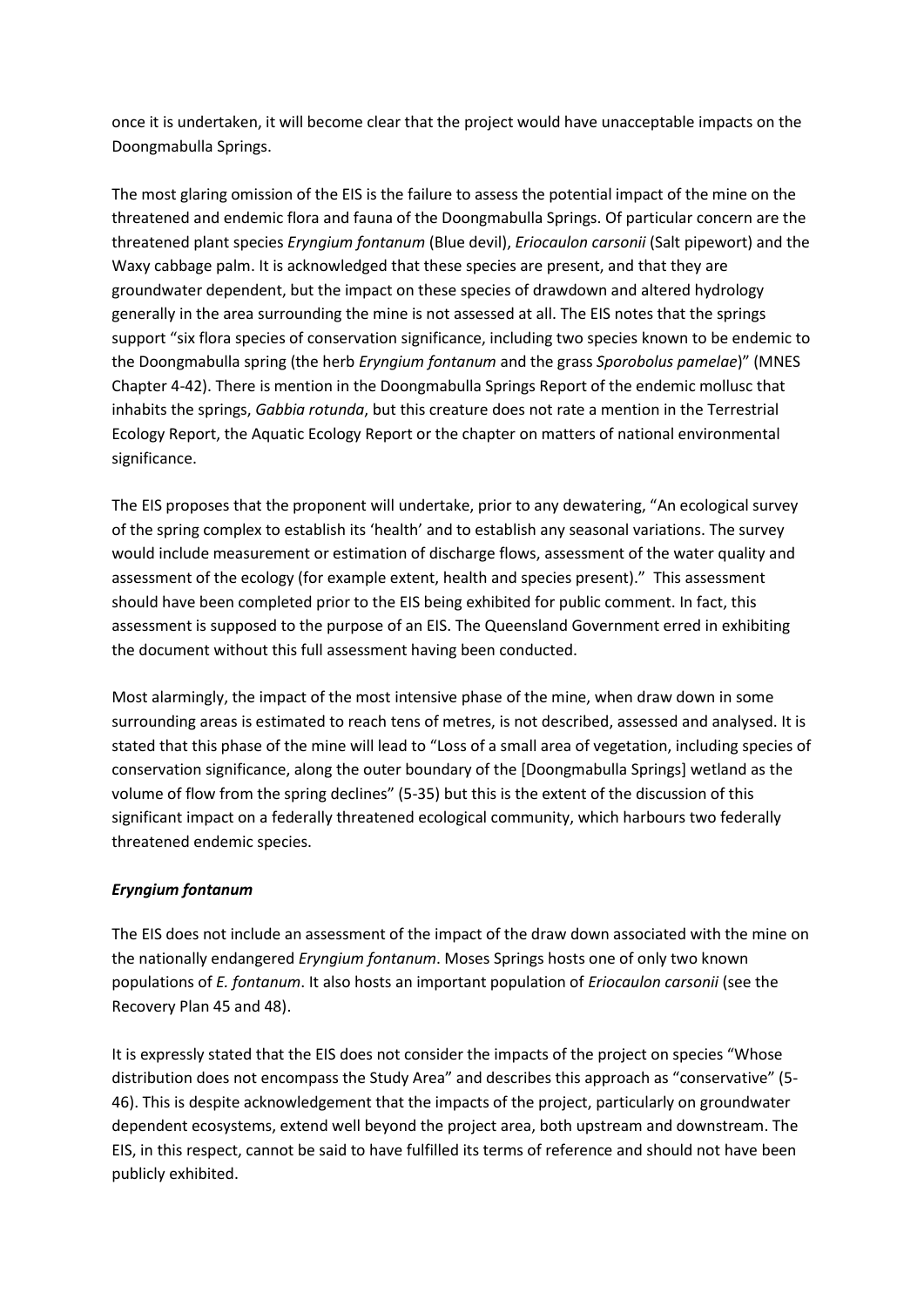The importance of Doongmabulla Springs for this species is not accurately represented. The EIS states that, "Essential habitat for this species occurs approximately 10 km south-west of the Project Area in Doongmabulla Mound Springs Nature Refuge." Yet, the Recovery Plan for GAB discharge spring wetlands describes Doongmabulla Springs as "Habitat *critical to the survival of the species*" (our emphasis). So, there are two nationally threatened species for which this mine will remove or damage habitat "critical to their survival," and one has no assessment undertaken at all.

The critical habitat for *E. fontanum* is described in the Recovery Plan as habitat "based on permanent spring-fed wetlands with a groundwater source from the GAB *within a 5km radius of Doongmabulla and Edgbaston/Myross Springs*" (our emphasis). Since the EIS states that the springs are only 8km from the study area (Water Resources 6-88) then there is habitat critical to the survival of a federally engendered plant species just 3km from the study area. This is well within the intense zone for groundwater draw down.

#### **Great Barrier Reef Marine Park**

The Terms of Reference required the EIS to include "a detailed discussion on the potential impacts of the proposal on the Great Barrier Reef Marine Park (the Marine Park)."

This includes assessment of the potential for "Persistent organic chemicals, heavy metals, or other potentially harmful chemicals accumulating in the marine environment." These potential pollutants, known to be associated with coal and mining operations, are not mentioned in the chapter dealing with matters of national environmental significance.

The EIS claims that water from the mine will be "be subject to significant scrubbing prior to reaching the coast" (MNES 2-4). It is not clear to us what is meant by this statement. Is the proponent claiming that any pollutants released into the river as a result of this project will be deposited downstream before reaching the Great Barrier Reef? If so, some substantiation for this assertion should be provided, as should assessment of where these pollutants are likely to accumulate, and the effect this would have on the local environment.

#### *Water*

As in other sections of the EIS, there are apparent contradictions in the statements made about the water impacts of this project. At one point, in the Matters of National Environmental Significance report, it is stated that, "Accordingly no impacts to other users of water resources within the Study Area will occur." Later in the same paragraph, it is stated that "Additional assessments of potential effects of the Project on groundwater and the interaction between groundwater and the Carmichael River will clarify potential for indirect impacts to downstream users." The scale of water use and impact of this project needs to be thoroughly understood before the community and Governments can be expected to make informed decisions about whether or not it is in the public interest for this project to go ahead.

The proponent proposes the following major water extraction works: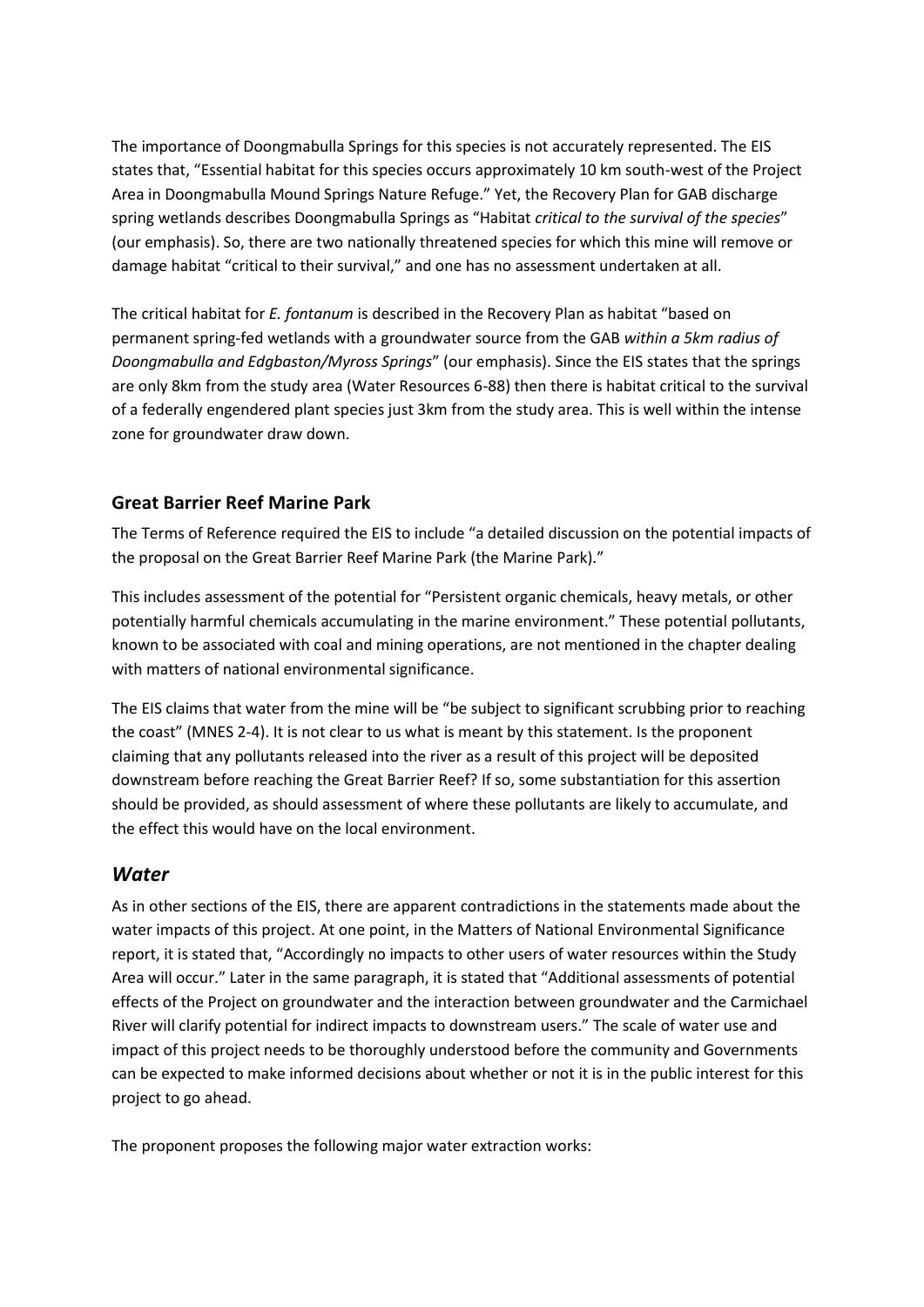- Construction of flood harvesting stations at the Belyando River and North Creek
- Construction of in-stream storage extractions at North Creek and Obungeena Creek
- Trenching and construction of pipelines, including waterway crossings
- Construction of seventeen borehole pumps to a depth of approximately 120 m in the Highland sub-artesian declared area

The impact of the mine on local and regional water will be dramatic. It is stated that "At its greatest extent of operations and development, after approximately 60 years (of a ninety year mine life), drawdowns of up to between 30 to 60 m have been predicted for the groundwater table in the vicinity of the Carmichael River. This results in a decrease (on average) in river baseflow of 7 per cent (approximately 1,000 m3/day)."

The Terms of Reference required that the EIS include "a comprehensive hydrogeological description covering: the coal seams and surrounding aquifers, both artesian and sub-artesian (including the Great Artesian Basin); inter-aquifer connectivity; flow of water; recharge and discharge mechanisms; and hydrogeological processes at work."

In our view, the EIS does not display "a thorough understanding of the existing environment" when it comes to water resources (6-98), particularly groundwater. For example, the EIS admits that "limited data are currently available on the geology and hydrogeology of the area to the south of the Carmichael River and that little is known about the status or source of these springs." (Water Resources 6-114)

Table 1 displays an estimate of overall water demand for the mine throughout it lifetime.

| <b>Year (Stage)</b> | (MROMt)/an<br>num Coal<br>washing | <b>Potable</b><br><b>Supply</b><br>(GL/year) | <b>Construction</b><br>(GL/Year) | <b>Dust</b><br><b>Suppression</b><br>(GL/year) | <b>Coal Handling</b><br><b>Preparation and</b><br>processing (CHPP)<br>(GL/year) | <b>Total</b><br>(GL/year) | <b>Total with</b><br><b>Recycling</b><br>(GL/year) |
|---------------------|-----------------------------------|----------------------------------------------|----------------------------------|------------------------------------------------|----------------------------------------------------------------------------------|---------------------------|----------------------------------------------------|
| 2013                | $\mathbf{0}$                      | 0.04                                         | $\mathbf{1}$                     | $\mathbf{1}$                                   | $\overline{0}$                                                                   | 2.04                      | 2.04                                               |
| 2014                | $\mathbf 0$                       | 0.09                                         | $\overline{2}$                   | $1.5\,$                                        | $\mathbf 0$                                                                      | 3.59                      | 3.59                                               |
| 2015                | $\mathbf 0$                       | 0.14                                         | 1.5                              | 2.5                                            | $\mathbf{0}$                                                                     | 4.14                      | 4.14                                               |
| 2016                | 20                                | 0.17                                         | $\overline{2}$                   | 2.63                                           | 2.8                                                                              | 7.6                       | 6.76                                               |
| 2017                | 20                                | 0.19                                         | $\overline{2}$                   | 2.88                                           | 2.8                                                                              | 7.87                      | 7.03                                               |
| 2018                | 25                                | 0.2                                          | $\mathbf 0$                      | 2.63                                           | 3.5                                                                              | 6.33                      | 5.28                                               |
| 2019                | 30                                | 0.23                                         | $\bf 0$                          | 4.33                                           | 4.2                                                                              | 8.75                      | 7.49                                               |
| 2020                | 35                                | 0.25                                         | $\overline{0}$                   | 5.83                                           | 4.9                                                                              | 10.98                     | 9.51                                               |
| 2021                | 40                                | 0.27                                         | $\mathbf 0$                      | 5.83                                           | 5.6                                                                              | 11.71                     | 10.03                                              |

#### **Table 1: Estimated overall water demand for Carmichael Project**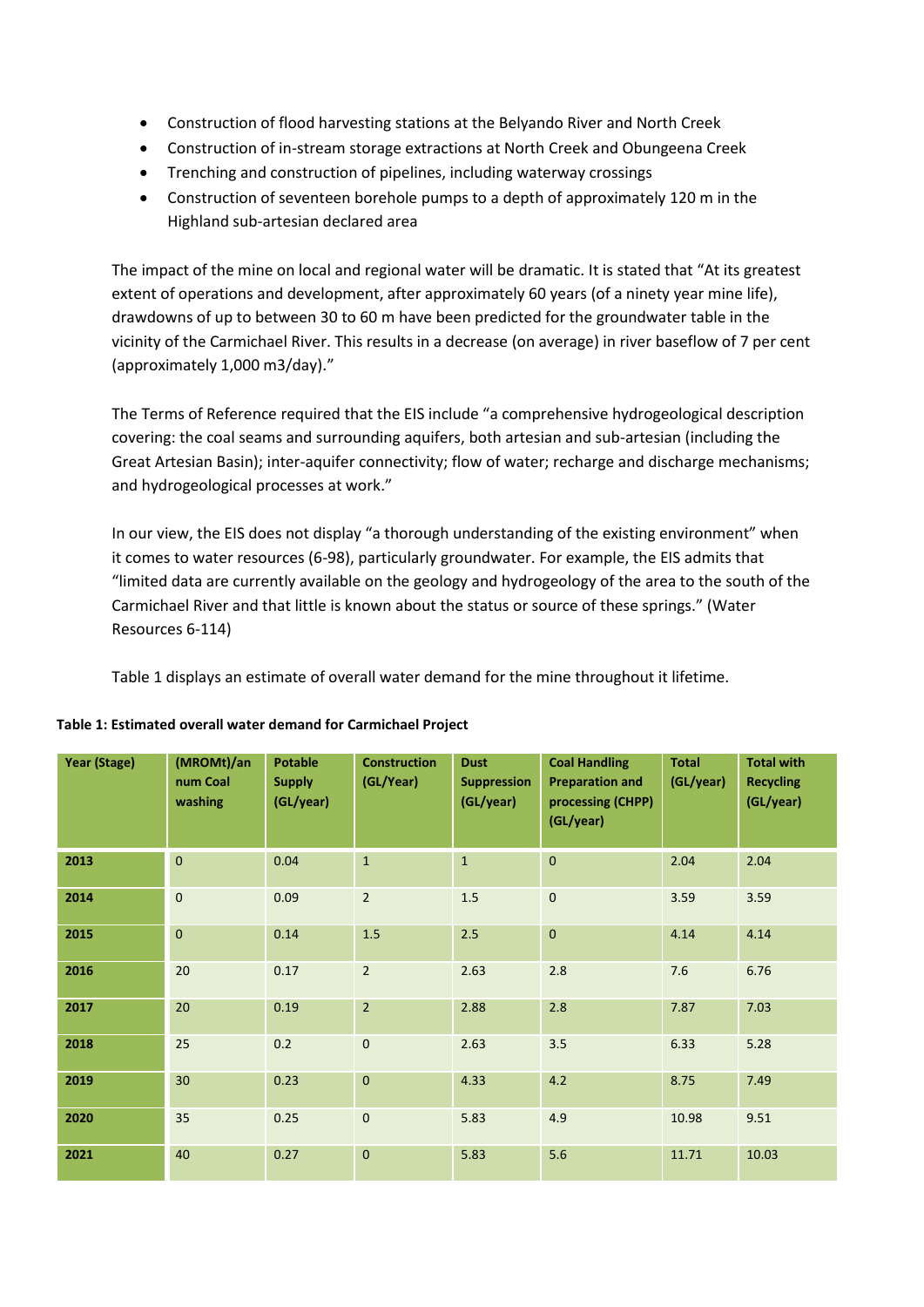| 2022-2027                       | 40  | 0.27 | $\mathbf{0}$ | 5.83 | 5.6  | 11.71  | 10.03  |
|---------------------------------|-----|------|--------------|------|------|--------|--------|
| 2028-2037                       | 40  | 0.27 | $\mathbf{0}$ | 5.83 | 5.6  | 11.71  | 10.03  |
| 2038-2047                       | 40  | 0.27 | $\mathbf{0}$ | 5.83 | 5.6  | 11.71  | 10.03  |
| 2048-2057                       | 40  | 0.27 | $\mathbf{0}$ | 5.83 | 5.6  | 11.71  | 10.03  |
| 2058-2067                       | 40  | 0.27 | $\mathbf{0}$ | 5.83 | 5.6  | 11.71  | 10.03  |
| 2068-2077                       | 40  | 0.27 | $\pmb{0}$    | 5.83 | 5.6  | 11.71  | 10.03  |
| 2078-2087                       | 40  | 0.27 | $\mathbf{0}$ | 5.83 | 5.6  | 11.71  | 10.03  |
| 2088-2097                       | 40  | 0.14 | $\pmb{0}$    | 5.83 | 5.6  | 11.57  | 9.89   |
| 2097-2110                       | 40  | 0.14 | $\pmb{0}$    | 5.83 | 5.6  | 11.57  | 9.89   |
| <b>Total</b><br>$(2013 - 2110)$ | 530 | 3.75 | 8.5          | 81.6 | 74.2 | 168.12 | 145.86 |

The EIS states that this water is to be sourced from

- Flood harvesting from the Belyando River
- In-steam storages on North Creek and Obungeena Creek
- Groundwater bores in the vicinity of the off-site infrastructure area
- Potential overland flow harvesting through capture in stormwater systems (Appendix P2 Preliminary Water Balance 2-89)

The proponent is not certain, however, how much water will be required, stating that "Preliminary water balance results indicate that raw water supply requirements may be as low as 4 GL/annum however, further design and modelling is required to confirm this and water supply requirements may be as high as 10 GL/annum." (Appendix P2 Preliminary Water Balance 2-89). However, the EIS also states that "During operation, Project (Mine) offsite water supply infrastructure will extract up to 20 GL of flood water, 2 GL of in-stream storage water and up to 2.5 GL of ground water per annum." (Water Resources 6-120) This appears to be at odds with the estimate that the mine may use 10GL of water per year.

The water allocations in the Belyando/Suttor catchment are summarised in the water resources chapter as:

- Urban: 140 Ml per annum,
- Urban/Industrial: 610 Ml per annum;
- Stock/Domestic: 710 Ml per annum
- Irrigation 64,000 Ml per annum.

The 10GL per year of water that the proponent may use for this project then, would be around 15% of the total current use of water resources in the catchment. The proposed extraction of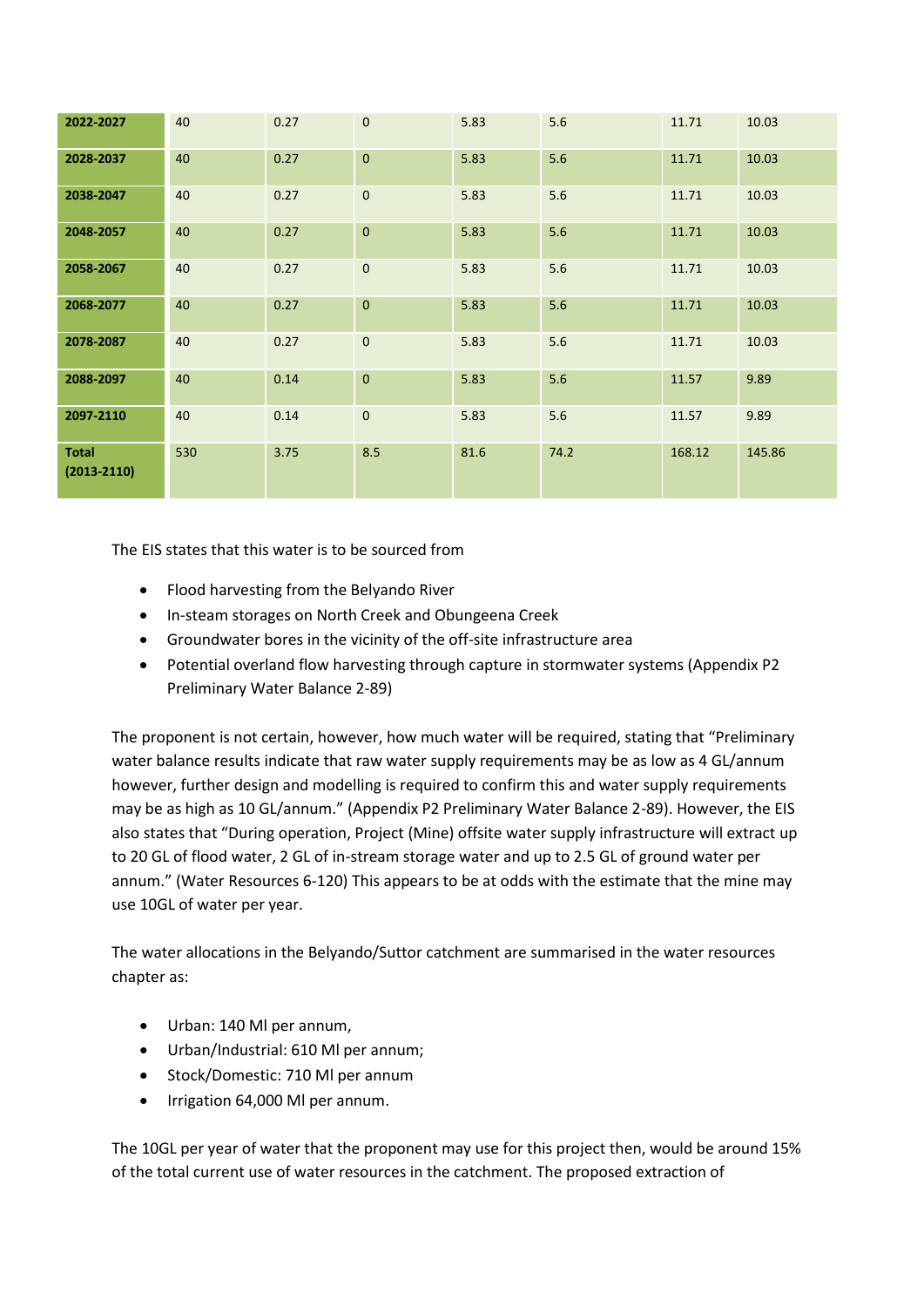groundwater for use by the proponent would impact on flows in the Belyando River. The proponent proposes to place bores within 3km of that river, which it is admitted would result in "localised reductions in baseflows to the Belyando River system." (5-35). This flow reduction is not quantified, and the extent of the area affected is not estimated or discussed. As with other parts of the EIS, there are contradictory statements made about the degree of water use. The up to 24.5GL of water that may be extracted if alternative figures in the EIS are to be believed indicates that perhaps the level of water use from this project may in fact be as much as 30% of the volume of water currently allocated in the entire Belyando/Suttor catchment.

As the proponent proposes to fulfil their water needs from ground and surface water harvesting, there needs to be a closer examination of the impact this will have at the subcatchment level. The overview of water use in the Belyando/Suttor catchment is too coarse to understand the impact of the mine on water resources, and more detailed work on the water use and impacts on the Carmichael and Belyando Floodplain subcatchments is needed before the public can accurately understand how this mine will impact on the region.

Most alarmingly, the nature of the alteration to the Carmichael River and its flow regime is only cursorily treated. In the chapter on matters of national environmental significance, it is revealed that in the 60th year of the mine's operation, the level of drawdown in neighbouring aquifers may be 21 metres. Furthermore, this period of operation proposes to extract 1000m3 from the Carmmichael River per day, amounting to 7% of the river's flow and to "Increase the duration of zero flow and/or low flow periods in the Carmichael River" (5-35). The extent of this increase and of the associated impact is not discussed, rather, it is glibly asserted that "No water will be sourced from the Carmichael River" (5-41).

There is no cumulative analysis of the water consumption and waste water processing of the mines in the region. The Alpha mine proposed using 7500ML water on average per annum, some of which will be extracted from the Belyando/Suttor catchment, and the Kevin's Corner mine will use a similar amount. The cumulative impact of the groundwater extraction, and waste water disposal of these mines has not been addressed.

## *Environmental record of the proponent*

The Terms of Reference for the EIS required an outline of the environmental record of the proponent. This is not provided in the EIS, and must be corrected. Greenpeace has obtained evidence and reports that the environmental record of the proponent company in its home country India is not good, and provide this information below.

In 2012, Gujarat courts found that Adani had illegally constructed an intake channel for its power station at Mundra on private and government land. The company was ordered to compensate the individual on whose land the illegal construction had occurred<sup>12</sup>.

**<sup>.</sup>**  $12$  Gujarat High Court (2012) Order for Civil Application - For Direction No. 3370 of 2011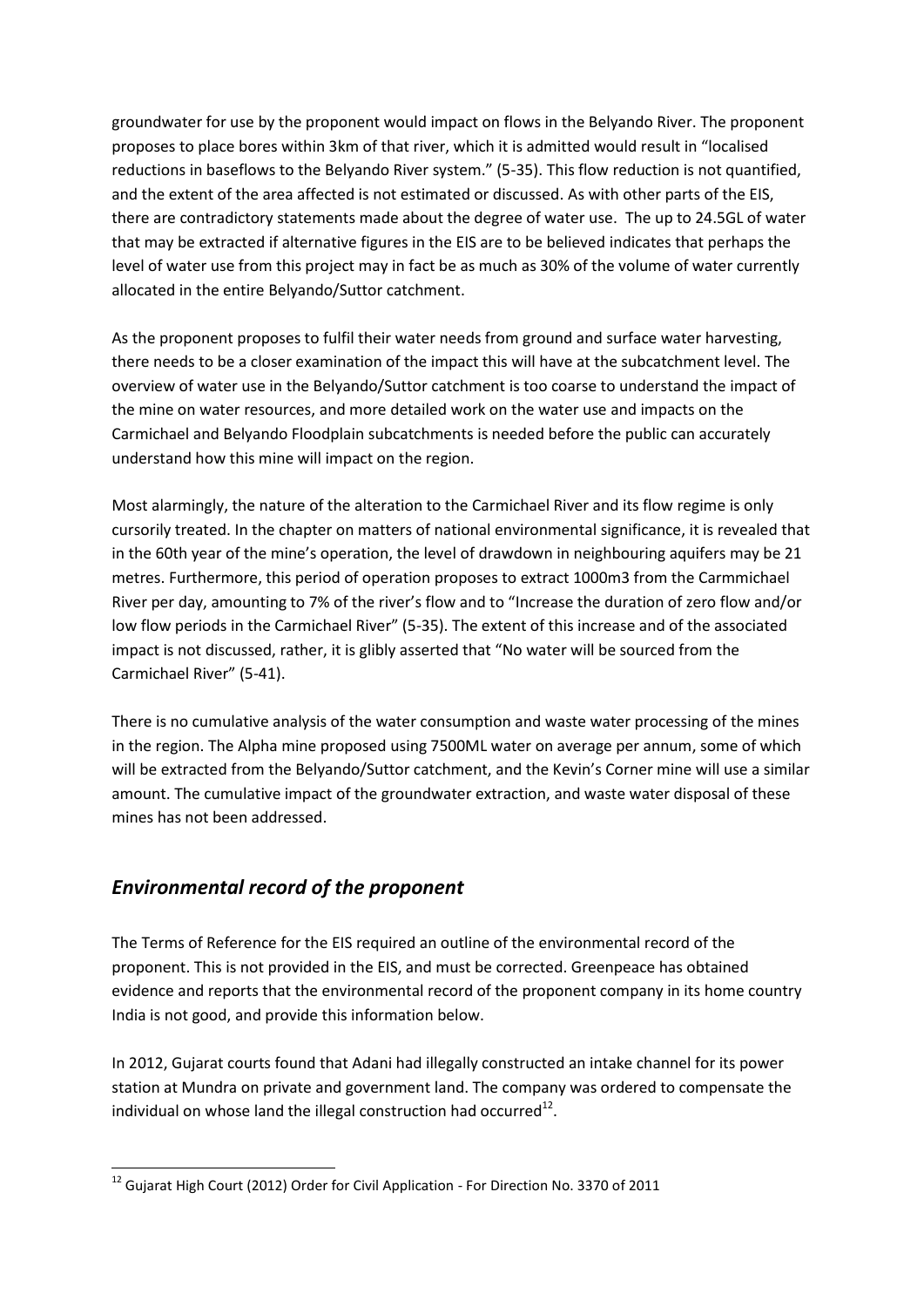In another 2012 judgement, the Gujarat High Court found that construction was occurring inside an Adani Special Economic Zone (SEZ) at Mundra even though the SEZ had not received environmental approval (an Environmental Clearance from the central government of India). Adani was found to have contracts with tenants within the SEZ for rent and maintenance charges for providing infrastructural facilities despite having no permission to build infrastructure in the SEZ $^{13}$ .

Adani was also investigated last year by the Indian Ministry of Commerce and Industry after prima facie evidence indicated that the company had "deliberately concealed and falsified material facts" when applying for a 1,840 hectare SEZ in Mundra<sup>14</sup>. The Ministry found that the SEZ did not comply with various required conditions and, in October 2012, cancelled the SE $Z^{15}$ .

Over the past five years Adani have been the subject of a number of court cases alleging that mass clearances of mangroves have occurred at the Mundra site. According to media reports, in 2010, the Indian Ministry of Environment and Forests inspected Adani's port and special economic zone at Mundra<sup>16</sup>. Environmental approvals for the development explicitly stated that no "existing" mangroves shall be destroyed during construction/operation of project" and forbid the filling up and reclamation creeks. Despite this officials found multiple violations of these approvals:

- Large scale reclamation using dredged material had been carried out on mangrove areas at the site.
- Pipelines associated with dredging had obstructed tidal flows to mangroves resulting in them drying up.
- The large scale destruction of mangroves had occurred.
- Creeks systems and the natural flow of seawater was being obstructed by reclamation along the creeks.

The environmental problems at Mundra are still unresolved.

Since the 2010 inspection, and despite court orders ordering Adani to not clear mangroves, complaints and allegations against the company continue to be aired in Gujarat's courts. Now another committee has been formed by the Indian Ministry of Environment and Forests. Due to report in the next two months, the committee is due to investigate a raft of allegations including: construction without authority, destruction of mangroves, blocking of creeks and compliance with environmental approvals<sup>17</sup>.

<sup>15</sup> The Indian Express (2012) Govt denotifies Adani Group's SEZ at Mundra. Available from: <http://www.indianexpress.com/news/govt-denotifies-adani-group-s-sez-at-mundra/1017782>  $^{16}$  MoEF (2010) Site visit to M/s Mundra Port & SEZ Limited Port site at Mundra and M/s OPG

**<sup>.</sup>**  $^{13}$  Gujarat High Court (2012) Judgement of Writ Petition (PIL) No. 194 of 2011

<sup>&</sup>lt;sup>14</sup> The Indian Express (2012) Centre puts Adani SEZ on notice. Available from: <http://www.indianexpress.com/news/centre-puts-adani-sez-on-notice/963044>

Power Gujarat Private Limited on 6th – 7th December 2010. Ministry of Environment and Forests. Available from :<http://moef.nic.in/downloads/public-information/site-visit-Mundra-OPG.pdf>

<sup>&</sup>lt;sup>17</sup> MoEF (2012) Office Memorandum. Subject: Constitution of committee for inspection of M/s Adani Port and SEZ ltd, Mundra, Gujarat. Avalible from: [http://moef.nic.in/downloads/public](http://moef.nic.in/downloads/public-information/01_order_AdaniPort14092012.pdf)[information/01\\_order\\_AdaniPort14092012.pdf](http://moef.nic.in/downloads/public-information/01_order_AdaniPort14092012.pdf)